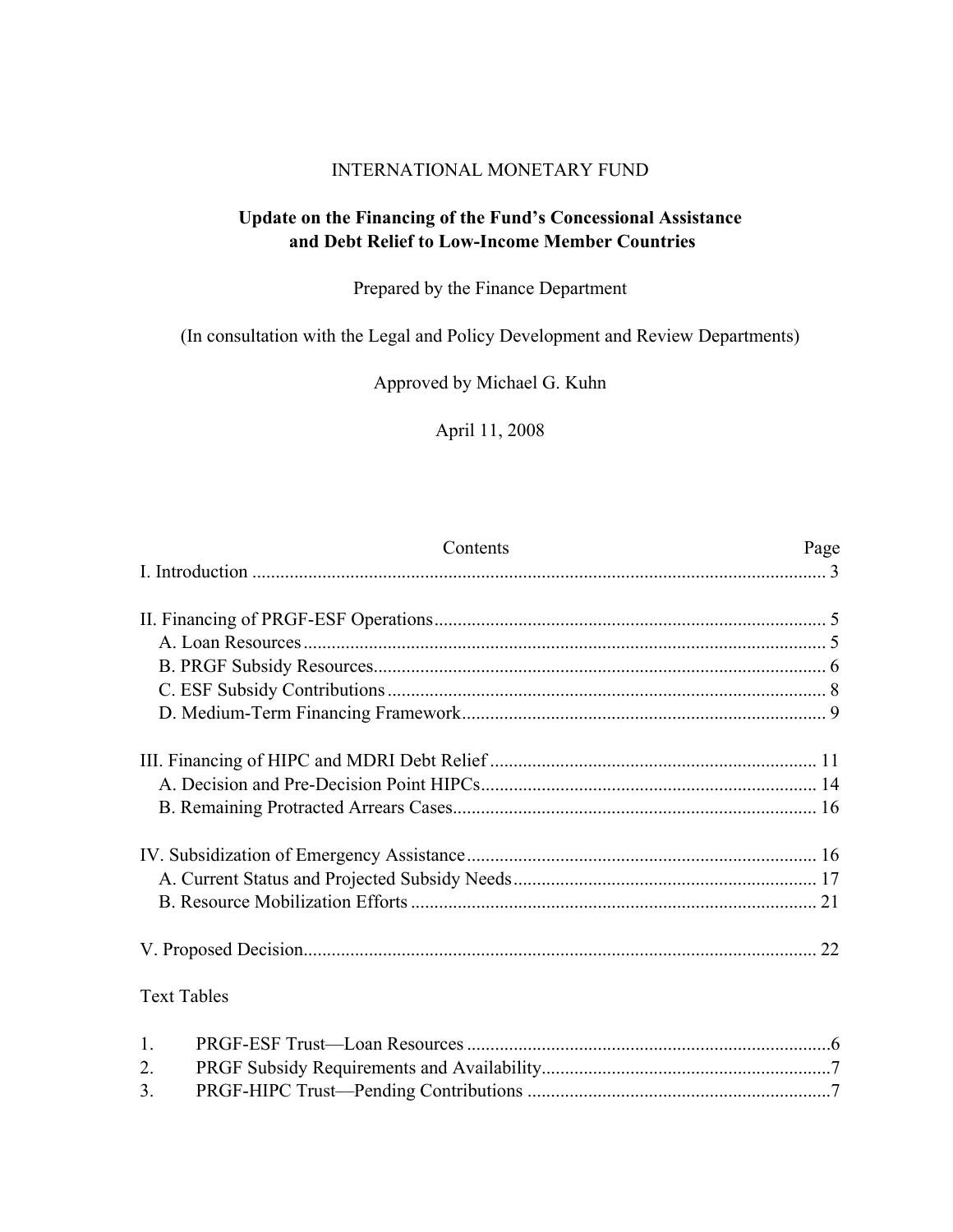| $\overline{4}$ . |                                                                            |  |
|------------------|----------------------------------------------------------------------------|--|
| 5.               |                                                                            |  |
| 6.               |                                                                            |  |
| 7.               |                                                                            |  |
| 8.               |                                                                            |  |
| 9.               | List of Countries that Have Benefited from Subsidization of                |  |
|                  |                                                                            |  |
| 10.              | Subsidy Resources and Projected Needs for Existing Emergency Assistance20  |  |
| 11.              | Summary of Bilateral Contributions to the PRGF-ESF and PRGF-HIPC Trusts 23 |  |
| 12.              |                                                                            |  |
| 13.              |                                                                            |  |
| 14.              |                                                                            |  |
| 15.              | Information on Pending Bilateral Contributions to the PRGF-HIPC Trust31    |  |
| Figures          |                                                                            |  |
| 1.               |                                                                            |  |
| 2.               |                                                                            |  |
| Box              |                                                                            |  |
| $\mathbf{1}$ .   |                                                                            |  |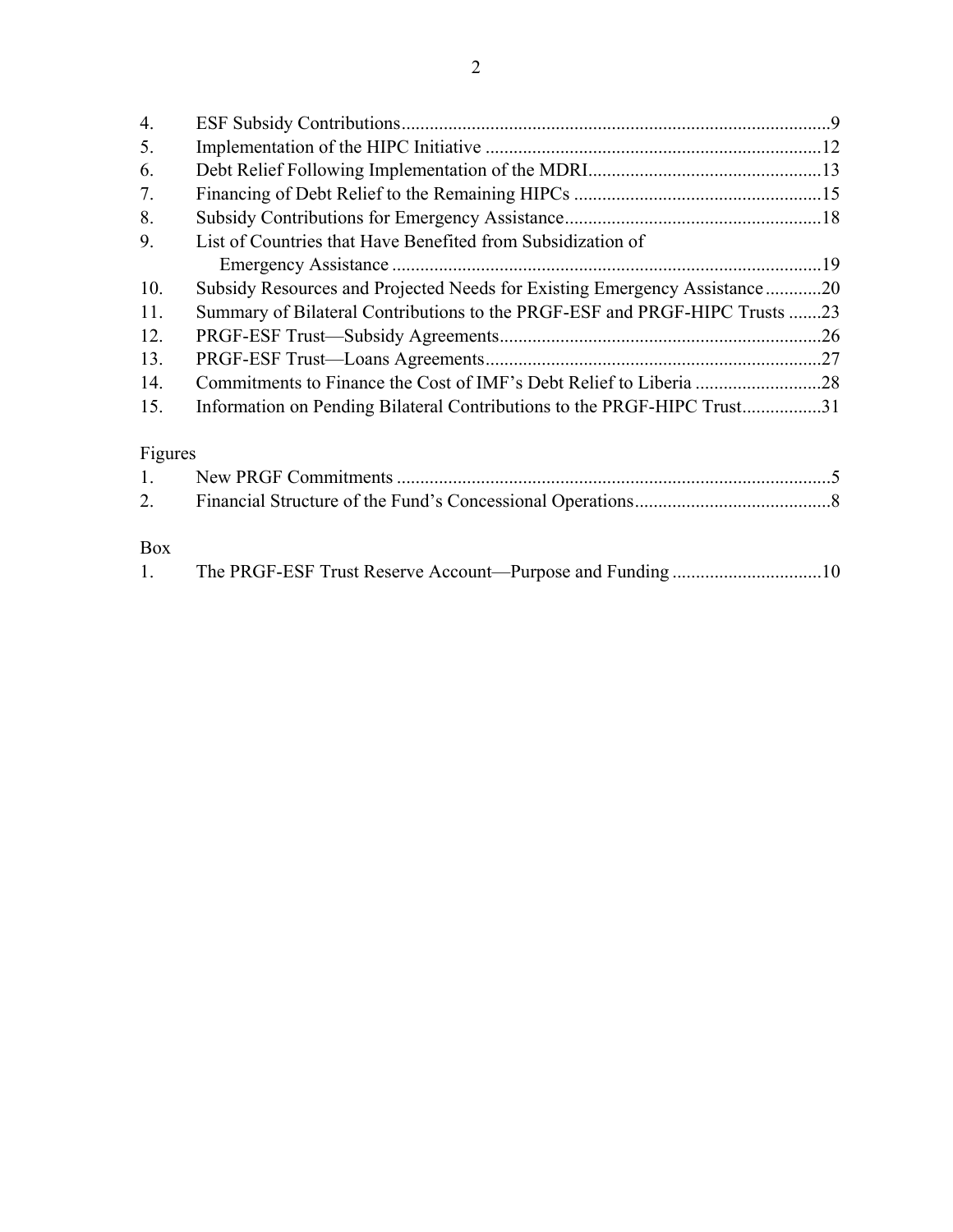# **I. INTRODUCTION**

1. **This paper provides a semi-annual review of the status of financing for PRGF-ESF lending, HIPC and MDRI debt relief, and an update on the mobilization of resources for the subsidization of emergency assistance to PRGF-eligible countries.**<sup>1</sup> The last review was completed by the Executive Board on September 26, 2007.

# 2. **The main points of the paper are as follows:**

# **PRGF-ESF financing**

1

- **Available loan resources provided by bilateral lenders are likely sufficient to meet demand for new PRGF-ESF arrangements through 2010**. As of end-2007, loan resources stood at SDR 2.6 billion, a slight reduction from the last update.
- **Available PRGF subsidy resources are projected to be adequate to subsidize almost all of the available loan resources.** Projected subsidy needs are now slightly lower as a result of lower SDR interest rates and savings from early repayments of PRGF loans.
- **ESF subsidy contributions remain largely unchanged from the last update**. Including a new contribution from Iceland, total commitments from eleven countries amounted to the equivalent of SDR 218 million in cash terms.<sup>2</sup> Of this amount, SDR 59 million has been received. No country has yet requested assistance under the ESF.
- **Following the exhaustion of currently available PRGF subsidy resources, the Fund's PRGF/ESF lending could be subsidized by the Reserve Account of the PRGF-ESF Trust on a "self-sustained" basis.** It is expected that such operations

<sup>&</sup>lt;sup>1</sup> The decisions adopting both the PRGF-HIPC and MDRI Trust Instruments require that the Executive Board conduct semi-annual reviews of the financing of these Trusts (Decision No. 11436-(97/10), February 4, 1997, as amended; and Decision No. 13588-(05/99) MDRI, adopted November 23, 2005, which became effective on January 5, 2006). A decision to complete the current semi-annual review is proposed in Section V. Starting in 2002, staff has updated the Board regularly on the mobilization of resources for the subsidization of emergency assistance.

<sup>&</sup>lt;sup>2</sup> Pledges of subsidy contributions to the ESF were converted into SDRs based on the respective exchange rates at end-February 2008.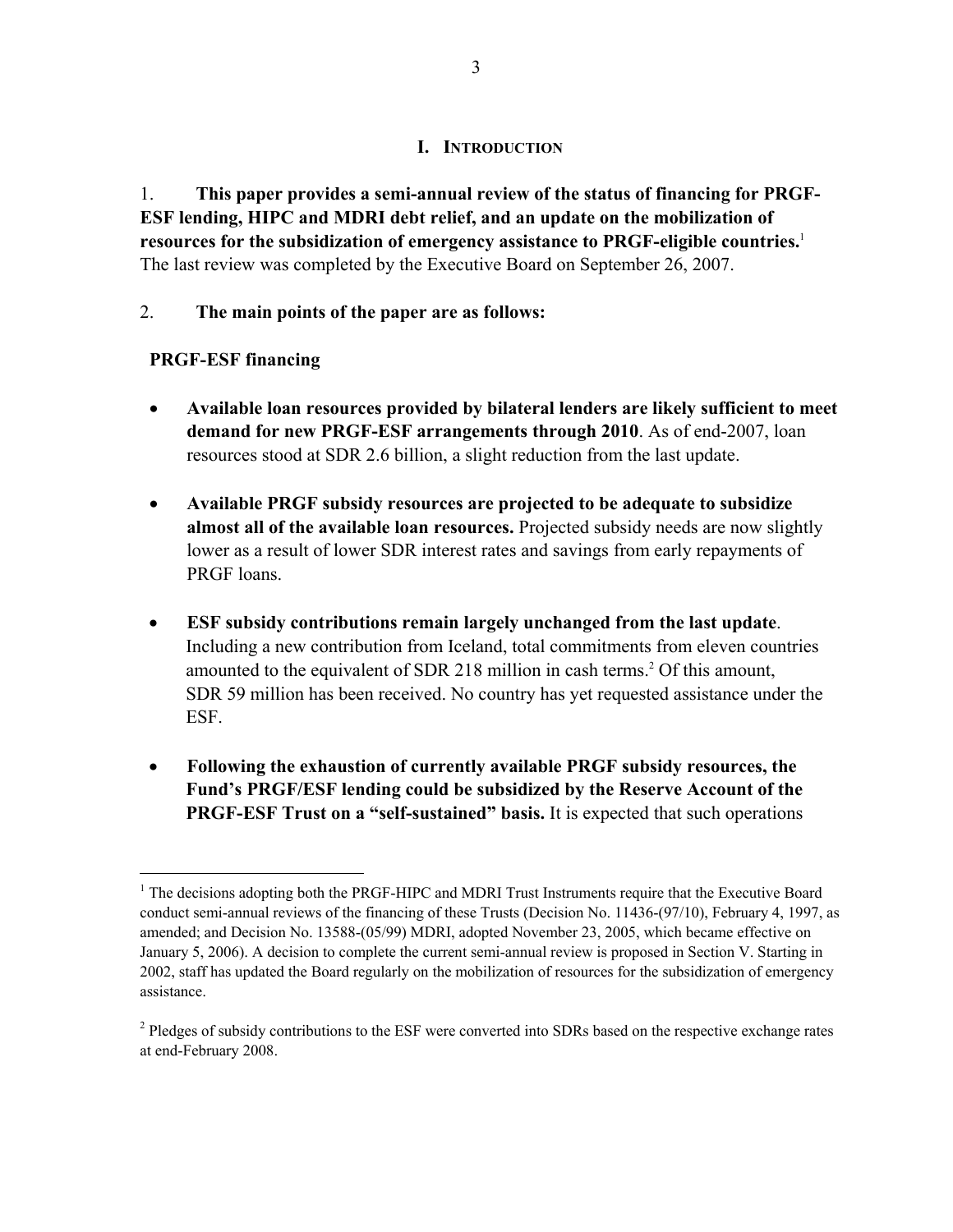could commence in 2011. Updated projections indicate that the Reserve Account could subsidize new PRGF/ESF loan commitments of about SDR 0.8 billion per annum.

# **Financing of debt relief**

- **Available resources are estimated to be sufficient to cover the costs of debt relief under the HIPC Initiative and the MDRI**, except for the remaining protracted arrears cases of Somalia, Sudan, and potentially Zimbabwe.3 While the resources available for HIPC debt relief remain broadly unchanged from the last update, the projected surplus in the MDRI Trusts increased by about SDR 0.1 billion, mainly reflecting the Democratic Republic of the Congo's delay in reaching its HIPC completion point.
- **Bilateral contributions, amounting to SDR 547 million from 102 countries, were secured to finance the cost of the Fund's debt relief to Liberia.** Following Liberia's clearance of its long-standing arrears to the Fund on March 14, 2008, the Executive Board approved Liberia's decision point under the enhanced HIPC Initiative and its request for interim assistance. Liberia will receive full debt relief on its outstanding eligible debt when it reaches the HIPC Initiative completion point.

### **Subsidization of emergency assistance**

- **As a result of new requests, which were not anticipated at the time of the last update paper, currently available subsidy resources for emergency assistance now fall short of financing needs**. Additional subsidy contributions are, therefore, urgently needed to enable the Fund to continue providing emergency assistance to eligible countries on concessional terms.
- **Management has recently approached member countries, including advanced countries and selected emerging economies and major oil producers, to seek additional contributions**. The aim of the fund-raising effort is to mobilize SDR 100 million in additional contributions to cover the estimated financing needs to

<sup>&</sup>lt;sup>3</sup> The cost to the Fund of providing debt relief to these countries was not included in the original financing framework for the HIPC Initiative and the MDRI. Additional resources would, therefore, need to be identified and secured when these countries are ready to embark on the HIPC Initiative. Zimbabwe is in protracted arrears to the PRGF-ESF Trust. It is currently neither PRGF-eligible nor on the list of HIPC Initiative "ring-fenced" countries. However, once Zimbabwe is ready to clear its arrears to the Trust, an assessment would need to be made of whether Zimbabwe is eligible for the HIPC Initiative based on relevant criteria. On that basis, it would be determined whether and, if so, to what extent, additional resources would need to be mobilized.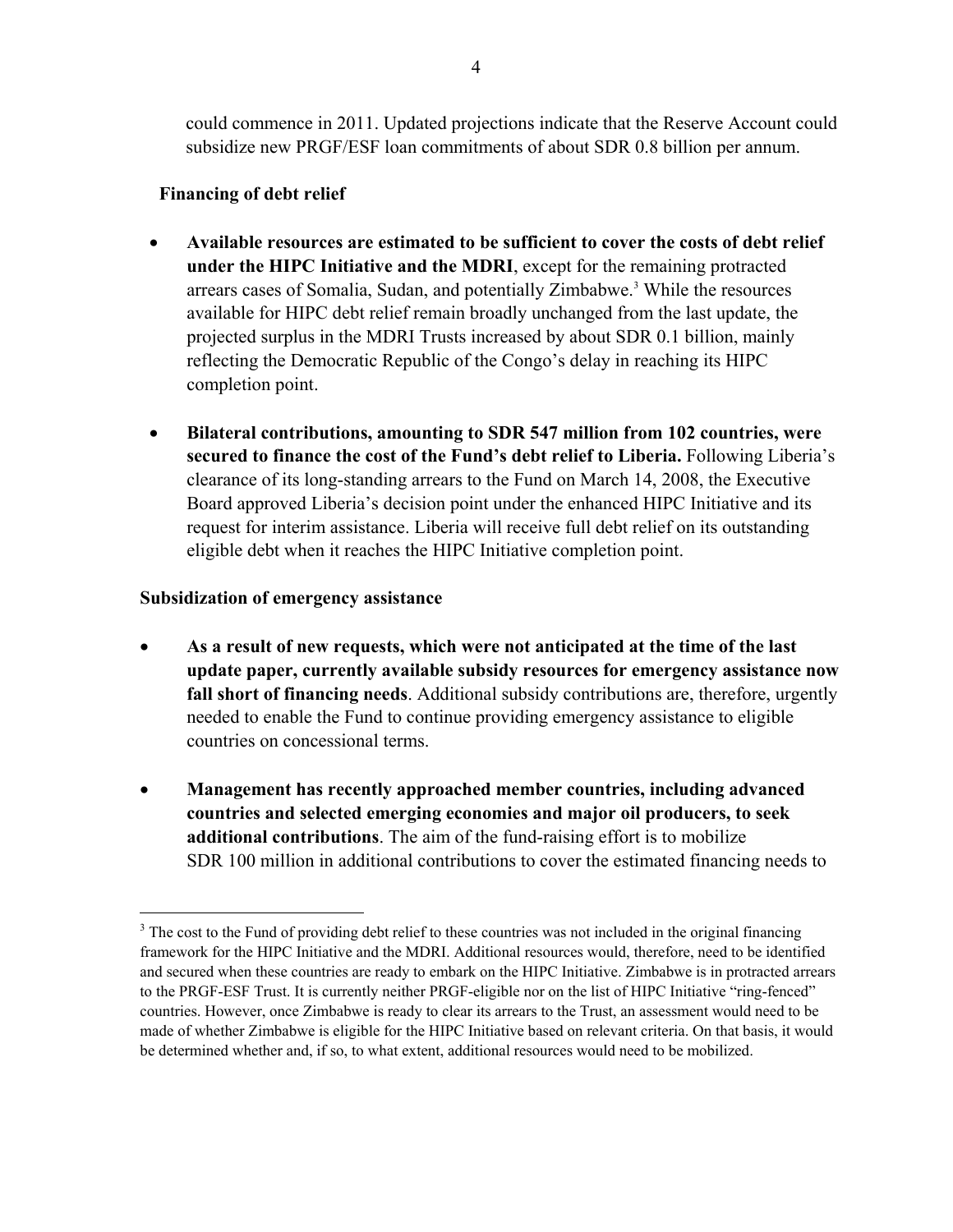subsidize emergency assistance through 2014. It is important that member countries provide timely support for this effort.

# **II. FINANCING OF PRGF-ESF OPERATIONS**

# **A. Loan Resources**

3. **Available loan resources for PRGF/ESF lending provided by bilateral lenders stood at SDR 2.6 billion at end-2007, a slight reduction from the last update**. Over the second half of 2007, the Executive Board approved two new PRGF arrangements totaling SDR 120 million for Guinea and Nicaragua. For 2007 as a whole, four new PRGF arrangements, amounting to SDR 140 million, were approved. This represents the lowest level of annual commitments since the inception of the PRGF (formerly ESAF) in 1987 (Figure 1). Improved external positions of low-income countries, partly as a result of debt relief under the HIPC Initiative and the MDRI, have contributed to low demand for PRGF loans in recent years. To date, no country has requested assistance under the ESF.



4. **Based on current projections, available loan resources are likely sufficient to meet demand for new PRGF/ESF arrangements in 2008–10** (Table 1). Country-specific projections suggest that demand for new PRGF loans could amount to SDR 0.7 billion in 2008, including the recently approved three-year PRGF arrangement with Liberia in an amount of SDR 0.2 billion (185 percent of quota). Demand for PRGF loans in 2009–10 is projected at about SDR 1.2 billion, assuming that requests for PRGF arrangements by several large quota countries are forthcoming. The projected total demand of SDR 1.9 billion for the next three years does not include the remaining protracted arrears cases of Somalia, Sudan,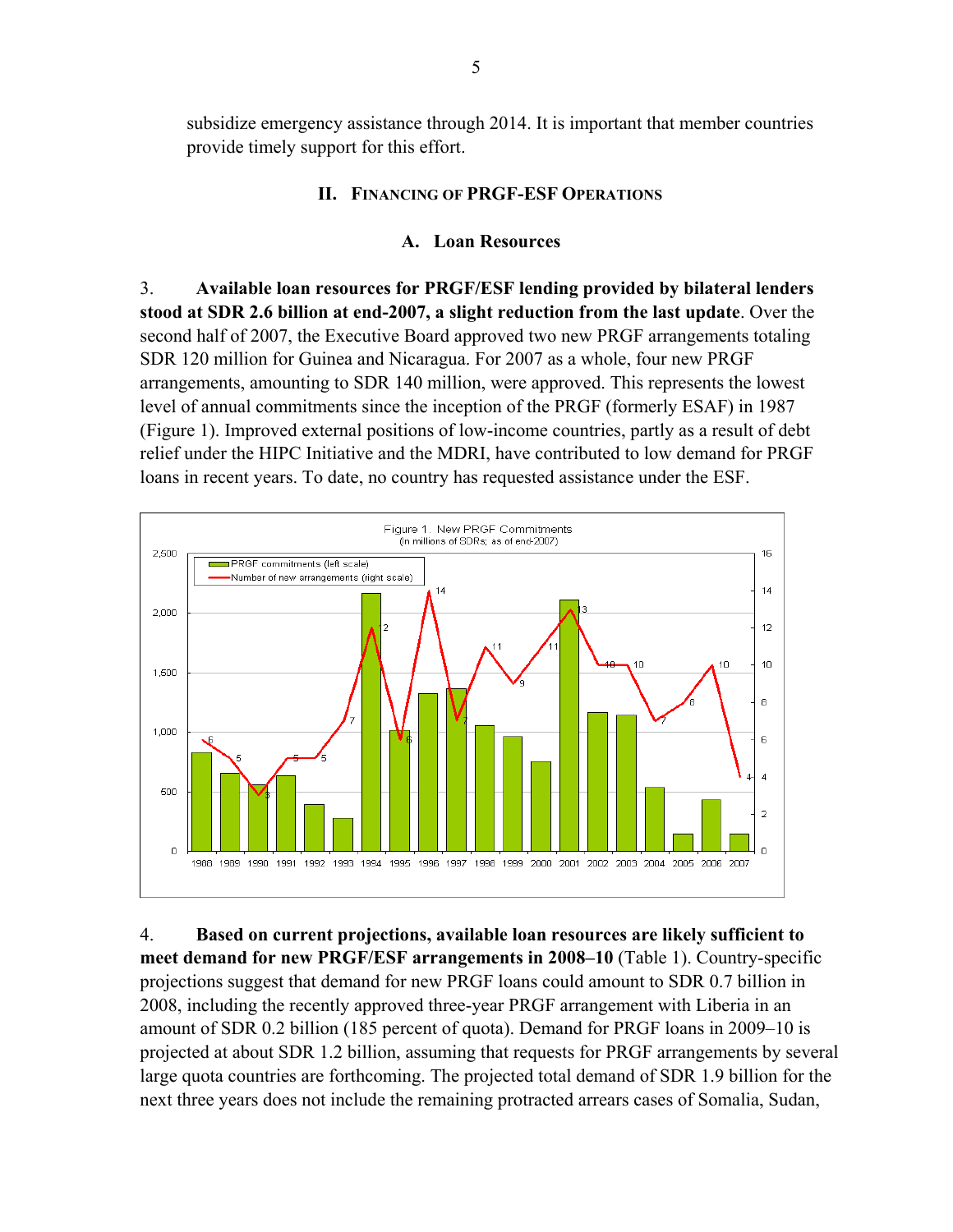and Zimbabwe.<sup>4</sup> Although the projections entail a significant increase in demand for PRGF resources, it is possible that, in light of the ongoing turmoil in global financial markets, weaker growth prospects, and the surge in food and fuel prices, additional requests for PRGF resources, including augmentations of existing arrangements, could be higher than projected.

| $\frac{1}{2}$ binone of optic, as of one 2001/ |      |
|------------------------------------------------|------|
| <b>Available resources</b>                     | 2.6  |
| Total available                                | 15.8 |
| Culmulative commitments to borrowers           | 13.2 |
| <b>Projected demand 1/</b>                     | 1.9  |
| 2008                                           | 0.7  |
| Of which: Liberia                              | 0.2  |
| 2009-10                                        | 1.2  |
| <b>Remaining resources</b>                     | 0.7  |
| Potential demand 2/                            | 0.7  |
| Somalia                                        | 0.2  |
| Sudan                                          | 0.6  |
| Memorandum item:<br>New loan resources 3/      | ი რ  |

Table 1. PRGF-ESF Trust – Loan Resources (In billions of SDRs; as of end-2007)

1/ Do not include potential augmentation under existing PRGF arrangements.

3/ France pledged a new loan of US\$ 1 billion in the context of the ESF. 2/ Assuming access of 185 percent of quota (exceptional limit) based on quota under the 11th General Review.

#### **B. PRGF Subsidy Resources**

5. **Available subsidy resources amounted to SDR 1.2 billion at end-2007, broadly unchanged from the last update** (Table 2). These resources include subsidies currently held in the PRGF-ESF and PRGF-HIPC Trusts and projected additional inflows to both Trusts. As noted in the previous update, most subsidy contributions provided in the context of the fundraising effort following the establishment of the ESF (see Section C below) have been made to the PRGF-ESF Subsidy Account and can, therefore, be used both for PRGF and ESF operations. However, for analytical and presentational purposes, the discussion in this section

<sup>&</sup>lt;sup>4</sup> As noted earlier, Zimbabwe has protracted arrears to the PRGF-ESF Trust and was removed from the list of PRGF-eligible countries by Executive Board Decision No. 12582-(01/99), adopted September 24, 2001. It is, therefore, currently not included in demand projections for PRGF-ESF resources.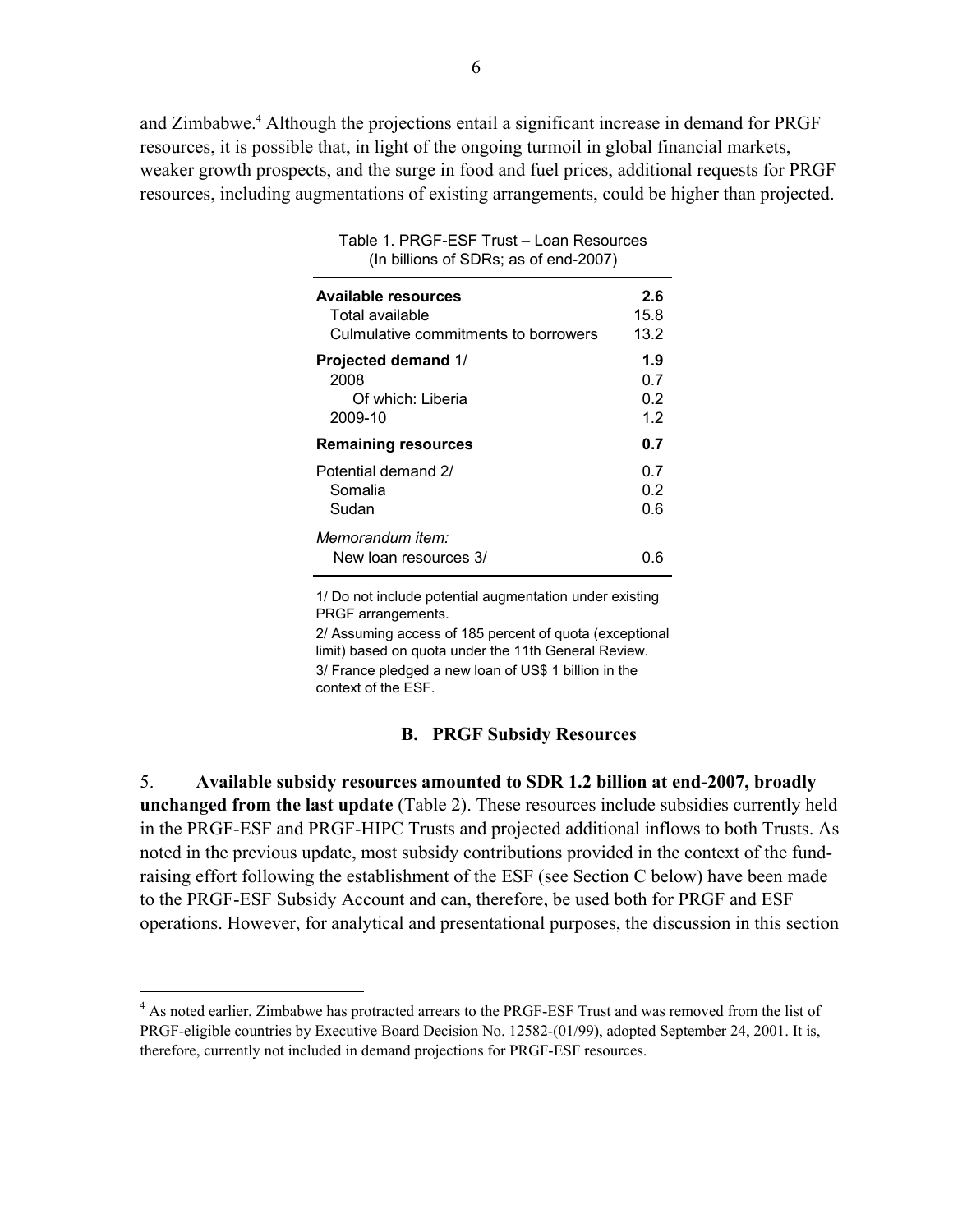does not include these contributions. The financing structure of the Fund's concessional operations is shown in Figure 2.

| (In billions of SDRs; as of end-2007)   |      |  |
|-----------------------------------------|------|--|
| <b>Subsidy requirements</b>             | 1.23 |  |
| Available resources 1/                  | 1.18 |  |
| <b>PRGF-FSF Trust</b>                   | 1.00 |  |
| PRGF-HIPC Trust 2/                      | 0.13 |  |
| Projected additional inflows 3/         | 0.05 |  |
| Projected balance/(shortfall)<br>(0.05) |      |  |

Table 2. PRGF Subsidy Requirements and Availability

3/ In end-2007 NPV terms; mainly reflects interest income on bilateral deposit agreements. 2/ Excludes the HIPC sub-account balance earmarked for HIPC assistance. 1/ Excludes subsidy contributions pledged for the ESF.

6. **Staff's current projections indicate that available subsidy resources would be**  sufficient to subsidize almost all of the available PRGF loan resources.<sup>5</sup> Since the last update, projected subsidy needs have been reduced by: (i) lower SDR interest rates assumed

for the projection period; $6$  and (ii) projected subsidy savings from Liberia's early repayment of PRGF loans when it reaches the HIPC completion point. These estimates, however, do not take into account the pledges made by 10 countries in the 1999–2000 fund-raising exercise that have not yet been received, amounting

 $\overline{a}$ 

Table 3. PRGF-HIPC Trust – Pending Contributions (In millions of SDRs "as needed"; as of end-2007)

| Venezuela<br>Argentina 1/<br>Gabon 1/ | 20.4<br>6.4<br>1.9 | Dominican Republic<br>Lebanon<br>Grenada | 0.5<br>0.4<br>0.1 |
|---------------------------------------|--------------------|------------------------------------------|-------------------|
| Trinidad & Tobago                     | 1.6                | Vanuatu                                  | 0.1               |
| <b>Bahrain</b>                        | 0.9                | <b>Maldives</b><br>Total                 | 0.0<br>32.2       |
|                                       |                    |                                          |                   |

1/ Remaining balances.

to SDR 32 million (Table 3). It is important that these countries make efforts to disburse their pledges as soon as possible to ensure that PRGF-HIPC operations are fully funded.

<sup>6</sup> The projections assume that the SDR interest rate would increase gradually from 4 percent in 2008 to 5 percent per annum in 2013 and thereafter.

 $<sup>5</sup>$  The availability of subsidy resources under the PRGF-ESF Trust would not be affected by a resumption of the</sup> reimbursement of the GRA for PRGF administrative expenses. The latter would be financed by the balances accumulated in the Reserve Account of the Trust. However, the Trust is expected to benefit from additional investment income after the expanded investment of the Special Disbursement Account (SDA) under the proposed amendment of the Articles of Agreement on the expanded investment authority of the Fund enters into force as Trust resources originating from the SDA are managed in accordance with the SDA investment authority.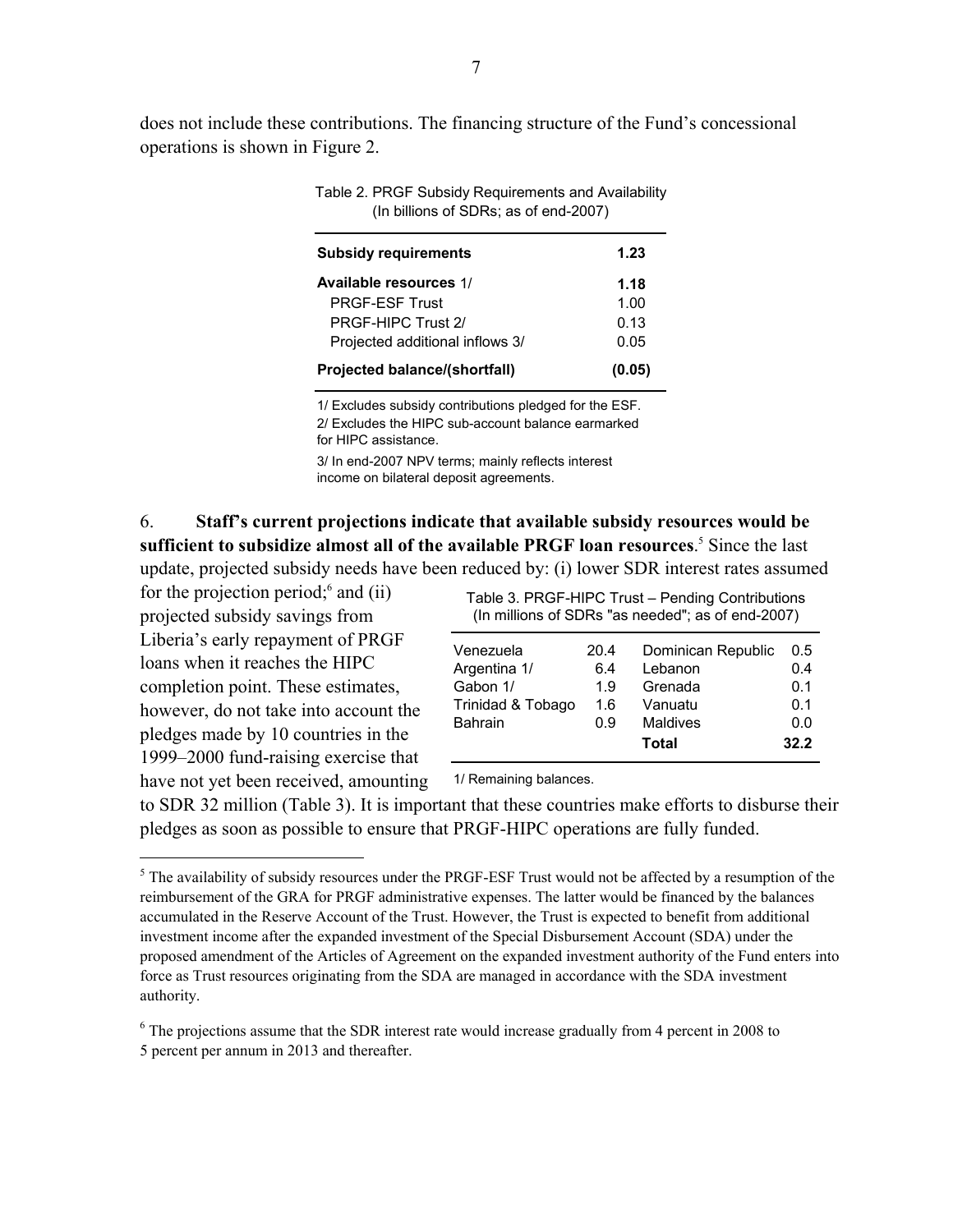

**Figure 2. Financial Structure of the Fund's Concessional Operations** 

**C. ESF Subsidy Contributions** 

7. **Since the last update, the Fund has received a new pledged contribution to the ESF from Iceland in an amount of SDR 0.1 million**. As Table 4 indicates, total pledges from 11 countries have amounted to SDR 218 million in cash terms,<sup>7</sup> representing about half of the target initially sought by the Fund.<sup>8</sup> Of the pledged amount, SDR 59 million has been received. While no country has yet requested assistance under the ESF, demand for ESF loans could materialize in the event that global economic conditions deteriorate further.

 $<sup>7</sup>$  These contributions have been, or will be, placed in the PRGF-ESF Subsidy Account at the request of</sup> contributors to subsidize both PRGF and ESF loans, with the exception of the contributions from Canada and Norway which, at the request of their respective authorities, have been placed in the ESF Subsidy Account to subsidize exclusively ESF lending.

<sup>&</sup>lt;sup>8</sup> When the ESF was established, it was considered appropriate to initially secure financing sufficient to cover the projected demand for ESF loans of SDR 2 billion and subsidy resources of SDR 0.5 billion (in end-2005 NPV terms) for a five-year period. See *Establishment of an Exogenous Shocks Facility under the Poverty Reduction and Growth Facility Trust* (10/4/05).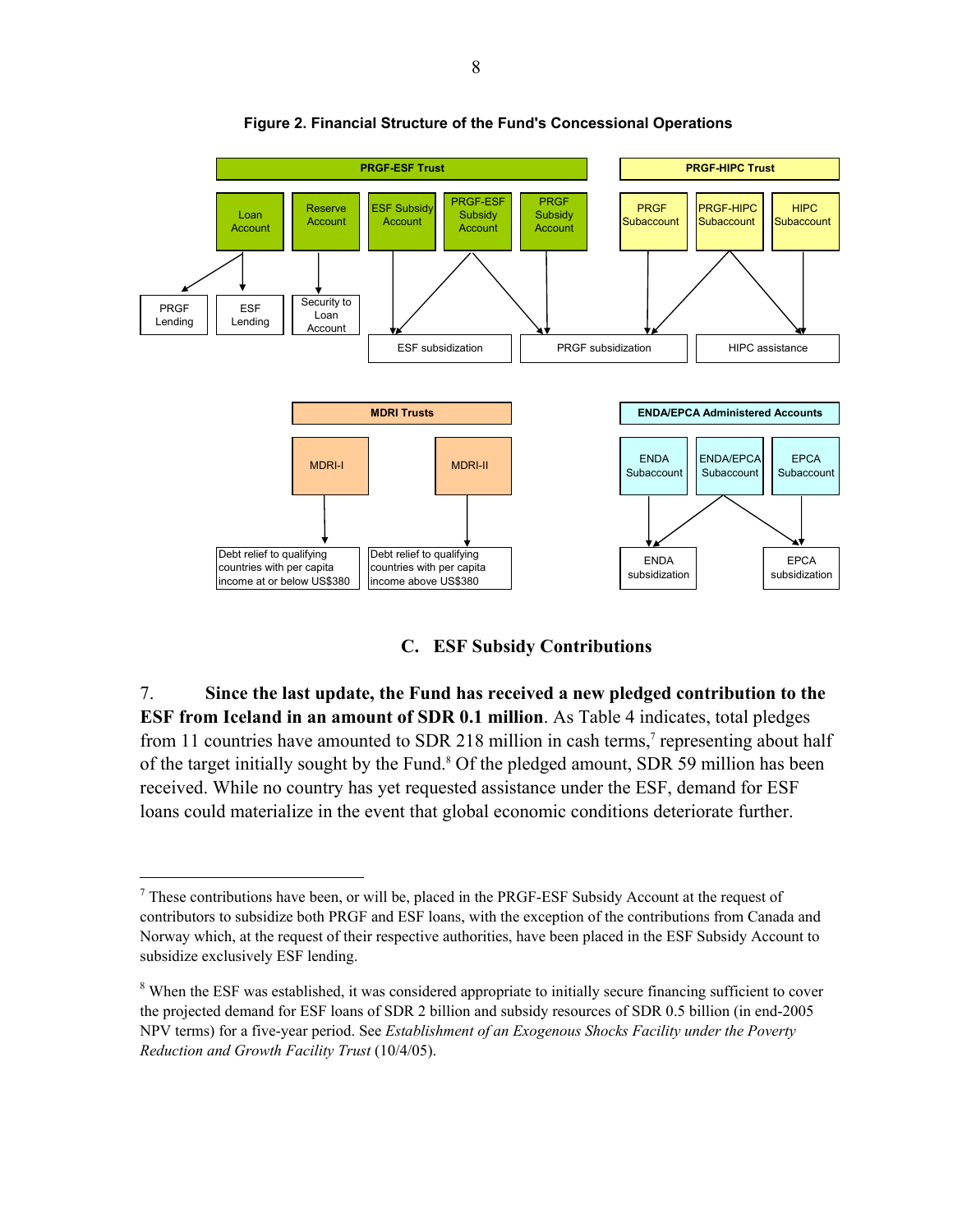|                            | Date of  | Form of              | Contribution pledged |       |    |                     |  |
|----------------------------|----------|----------------------|----------------------|-------|----|---------------------|--|
|                            | pledge   | contribution         | (Amount)             |       |    | (SDR equivalent) 1/ |  |
| Canada                     | 11/28/05 | Grant                | CAN <sub>S</sub>     | 25.0  |    | 14.3                |  |
| France                     | 12/16/05 | Concessional Loan    | US\$                 | 30.0  |    | 18.6                |  |
| Iceland                    | 1/31/08  | Grant                | ISK                  | 10.2  |    | 0.1                 |  |
| Japan                      | 11/28/05 | Grant                | <b>SDR</b>           | 20.0  |    | 20.0                |  |
| Norway                     | 2/22/06  | Grant                | SDR.                 | 24.7  |    | 24.7                |  |
| Oman                       | 3/19/06  | Grant                | <b>SDR</b>           | 3.0   |    | 3.0                 |  |
| <b>Russian Federation</b>  | 1/30/06  | Grant                | SDR                  | 30.0  |    | 30.0                |  |
| Saudi Arabia               | 3/7/06   | Investment Agreement | <b>SDR</b>           | 40.02 |    | 40.021              |  |
| Spain                      | 4/24/06  | Grant                | <b>SDR</b>           | 5.3   |    | 5.3                 |  |
| <b>Trinidad and Tobago</b> | 8/25/06  | Deposit Agreement    | <b>SDR</b>           | 0.8   | 2/ | 0.8<br>21           |  |
| United Kingdom             | 11/23/05 | Grant                | £                    | 50.0  |    | 61.6                |  |
| Total                      |          |                      |                      |       |    | 218.4               |  |

Table 4. ESF Subsidy Contributions (In millions of currency units; as of end-February 2008)

1/ Calculated using the exchange rates of end-February 2008.

 $\overline{a}$ 

2/ Reflecting net investment income (in end-2005 NPV terms) to be generated from investment/deposit agreements.

### **D. Medium-Term Financing Framework**

8. **It is envisaged that, once the currently available PRGF-ESF subsidy resources discussed above are exhausted, subsidy resource for the Fund's PRGF-ESF lending could be financed from the Reserve Account of the Trust on a "self-sustained" basis.**<sup>9</sup> Under this approach, which would require an amendment of the PRGF-ESF Trust Instrument, bilateral creditors would continue to provide loan resources that would be on-lent to PRGF/ESF borrowers, while income earned on the balances in the Reserve Account would be used to finance interest subsidies on PRGF and ESF loans. As in the case of current framework, the Reserve Account would also continue to provide security to PRGF-ESF Trust lenders in the event of a delay or non-repayment by PRGF-ESF borrowers (Box 1).

9. **Current projections indicate that "self-sustained" PRGF operations could commence in 2011, with an annual Reserve Account subsidization capacity of about SDR 0.8 billion on a sustained basis**. This projection is based on several important assumptions:10 (i) currently available PRGF-ESF resources would be exhausted by 2010, as noted above; (ii) both the rate of investment earned on the Reserve Account balances and

<sup>9</sup> See *Review of Financing of the Fund's Concessional Assistance and Debt Relief to Low-Income Member Countries* (3/22/06), and *The G-8 Debt Cancellation Proposal and Its Implications for the Fund—Further Considerations* (9/19/05).

 $10$  In addition, the projection of the Reserve Account balances over the medium term includes assumed repayments of overdue Trust Fund, SAF, and PRGF obligations by the protracted arrears cases.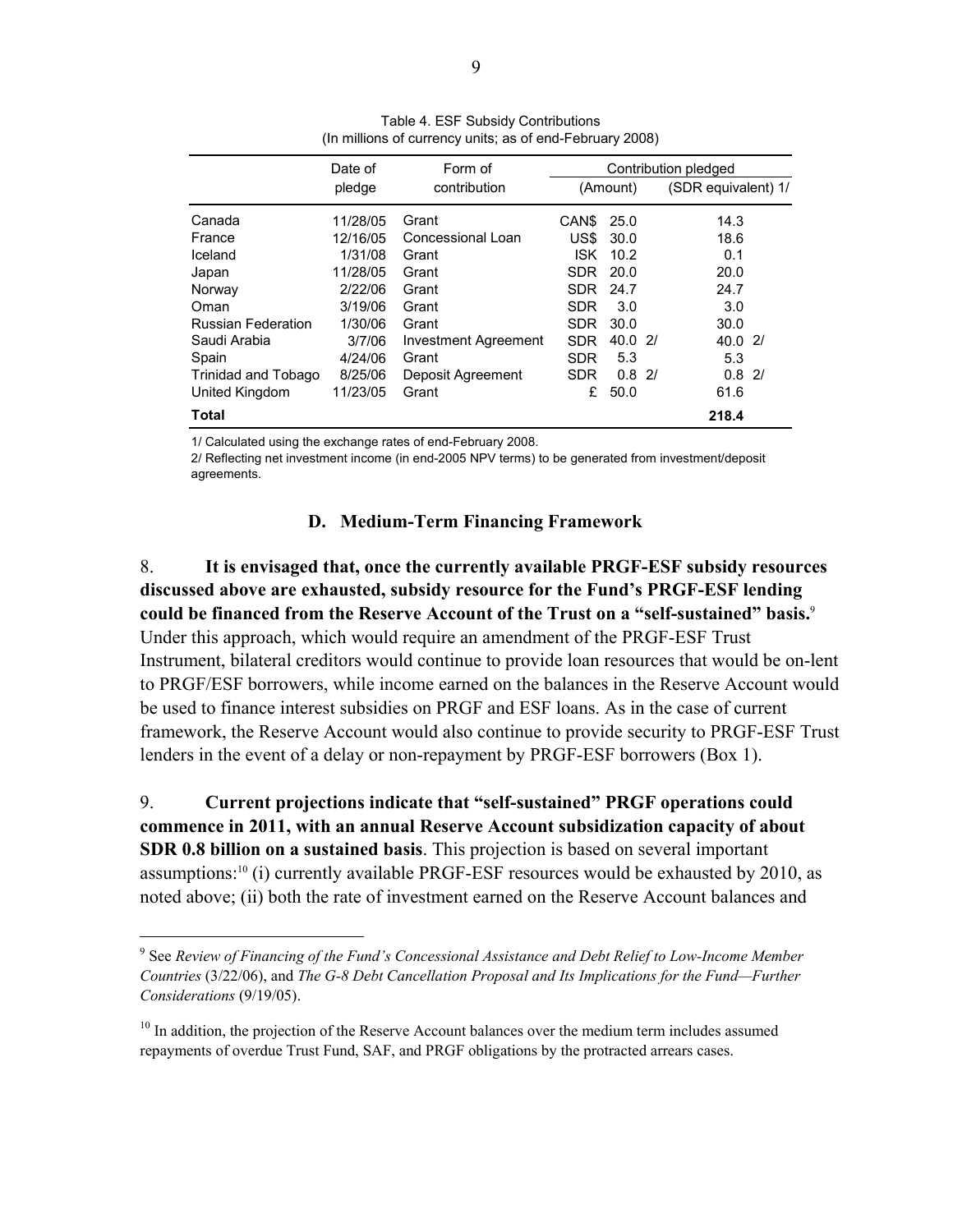#### **Box 1. The PRGF-ESF Trust Reserve Account—Purpose and Funding**

The Reserve Account is designed to: (i) provide security to lenders of the PRGF-ESF Trust in the event of delay or nonpayment by borrowers; and (ii) meet temporary mismatches between repayments from borrowers and payments to lenders.

It is also envisaged that, after currently available PRGF-ESF subsidy resources are exhausted, the balances accumulated in the Reserve Account be used to subsidize the Fund's future concessional lending. The use of Reserve Account resources for future concessional lending would require an amendment of the PRGF-ESF Trust Instrument adopted by the Executive Board with 85 percent majority of the total voting power and consents from all current Trust lenders.

The Reserve Account was funded by reflows of SAF and Trust Fund loans that had used resources originated from the proceeds of the Fund's 1977-80 gold sales. At end-2007, the Reserve Account held a balance of SDR 3.6 billion, with a reserve-loan coverage ratio of 97 percent.

| 1988<br>1989<br>1990 | (A)<br>169 | (B)          | (A)/(B) |
|----------------------|------------|--------------|---------|
|                      |            |              |         |
|                      |            | 103          | 164.1   |
|                      | 272        | 510          | 53.3    |
|                      | 395        | 795          | 49.7    |
| 1991                 | 513        | 1,320        | 38.9    |
| 1992                 | 630        | 1,786        | 35.3    |
| 1993                 | 793        | 2,005        | 39.6    |
| 1994                 | 1,009      | 2,786        | 36.2    |
| 1995                 | 1,336      | 3,919        | 34.1    |
| 1996                 | 1,716      | 4,446        | 38.6    |
| 1997                 | 2,093      | 4,892        | 42.8    |
| 1998                 | 2,345      | 5,421        | 43.3    |
| 1999                 | 2,548      | 5,820        | 43.8    |
| 2000                 | 2,714      | 5,773        | 47.0    |
| 2001                 | 2,917      | 5,971        | 48.9    |
| 2002                 | 3,079      | 6,636        | 46.4    |
| 2003                 | 3,115      | 6,703        | 46.5    |
| 2004                 | 3,174      | 6,632        | 47.9    |
| 2005                 | 3,285      | 6,185        | 53.1    |
| 2006                 | 3,392      | $3,656$ $1/$ | 92.8    |
| 2007                 | 3,557      | 3,673        | 96.8    |

 PRGF-ESF Trust—Reserve Account Coverage (In millions of SDRs)

1/ The decline in total PRGF credit outstanding by about 40 percent from 2005 reflects early repayments arising from the delivery of HIPC and MDRI debt relief.

interest rate paid to Trust lenders would rise gradually from 4 percent in 2008 to 5 percent in 2013 and beyond; (iii) the Reserve Account would earn a premium of 90 basis points per annum from FY 2010 onwards, stemming from the proposed expansion of investment authority; and (iv) reimbursement of the GRA for PRGF-ESF administrative expenses would resume starting in the financial year in which the Board adopts a decision authorizing sales of gold acquired after the Second Amendment. The estimated Reserve Account subsidization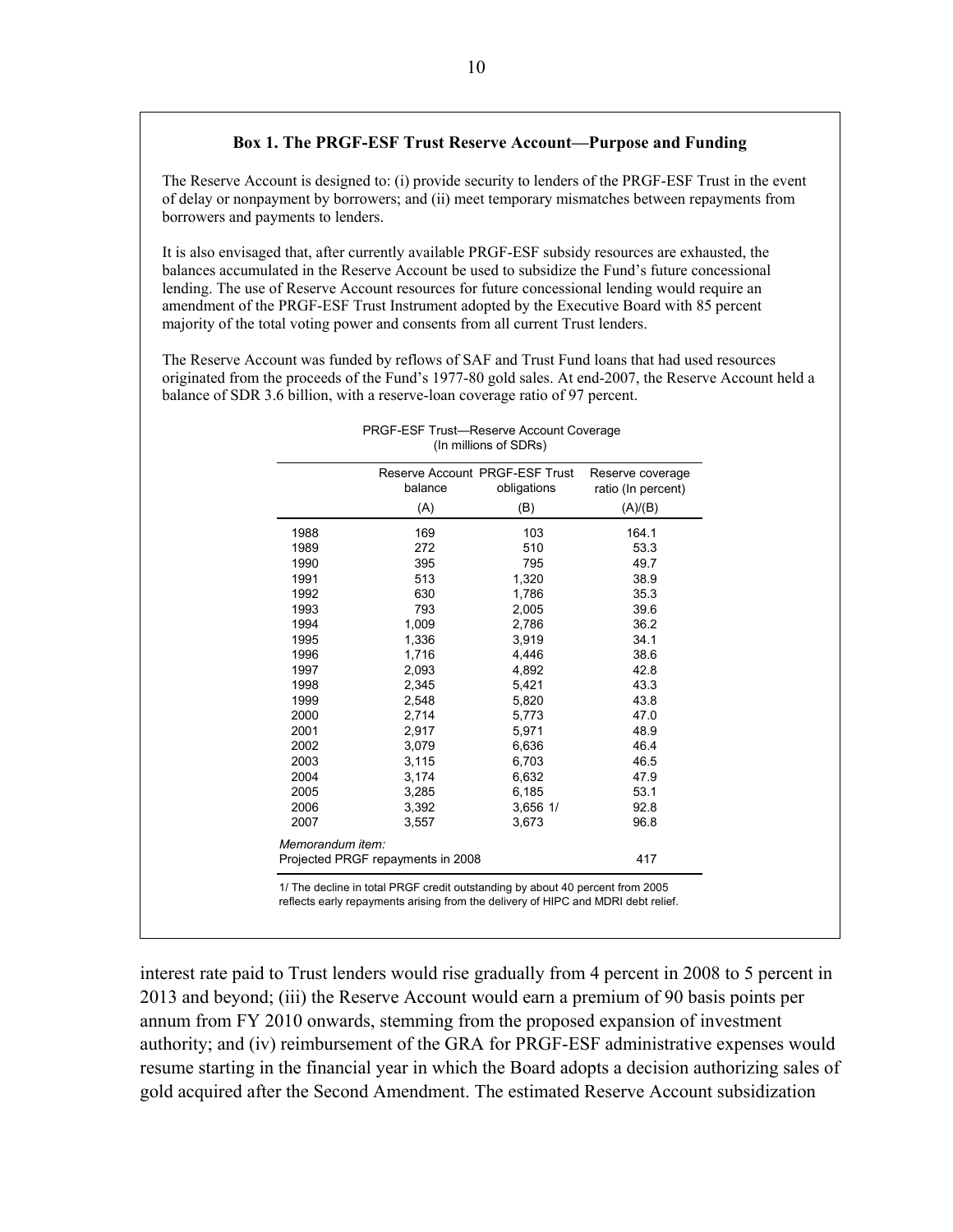capacity under different assumptions was discussed in the previous papers.

# **III. FINANCING OF HIPC AND MDRI DEBT RELIEF**

10. **To date, 23 countries have reached the completion point and another 10 have reached the decision point under the enhanced HIPC Initiative.** In total, the Fund has committed HIPC Initiative assistance of SDR 2.3 billion. Of this amount, assistance to 23 countries that have reached the completion point amounted to SDR 1.7 billion, while HIPC Initiative interim assistance to the 10 countries that have reached the decision point but not yet the completion point totaled SDR 0.04 billion (Table 5).

11. **Since the last update, one additional country has reached the completion point and two others have reached the decision point**. On December 19, 2007, The Gambia reached its completion point and received HIPC and MDRI debt relief from the Fund, totaling SDR 9.4 million. On September 28, 2007, the Executive Board approved the Central African Republic's decision point and committed HIPC Initiative assistance of SDR 17.3 million. The Board approved Liberia's decision point on March 18, 2008, and committed HIPC assistance of SDR 428.1 million.<sup>11</sup>

12. **Since the inception of the MDRI in January 2006, 25 countries have received debt relief under the Initiative, totaling SDR 2.3 billion** (Table 6).<sup>12</sup> At the time of the establishment of the MDRI, the cost to the Fund of providing MDRI debt relief was estimated at about SDR 2.6 billion.<sup>13</sup> Under the established financing framework, qualifying members would receive 100 percent debt relief on the full stock of debt owed to the Fund at end-December 2004 that remains outstanding at the time the member qualifies for such debt relief and is not covered by assistance under the HIPC Initiative. The estimated cost would be

 $11$  In addition, consistent with the approach agreed among multilateral creditors in the context of the HIPC Initiative, some SDR 20 million would be delivered through the concessional element of the PRGF resources associated with arrears clearance operation.

<sup>&</sup>lt;sup>12</sup> Includes 23 countries that have reached HIPC completion point and two non-HIPCs (Cambodia and Tajikistan) with per capita income of US\$380 or less.

<sup>&</sup>lt;sup>13</sup> The overall cost of debt relief for eligible members was estimated at SDR 3.5 billion in end-2005 NPV terms. This would be financed by the resources in the MDRI-I and MDRI-II Trusts, as well as HIPC Initiative resources (estimated at SDR 0.8 billion). Excluding the latter, the net cost of the MDRI would amount to SDR 2.6 billion.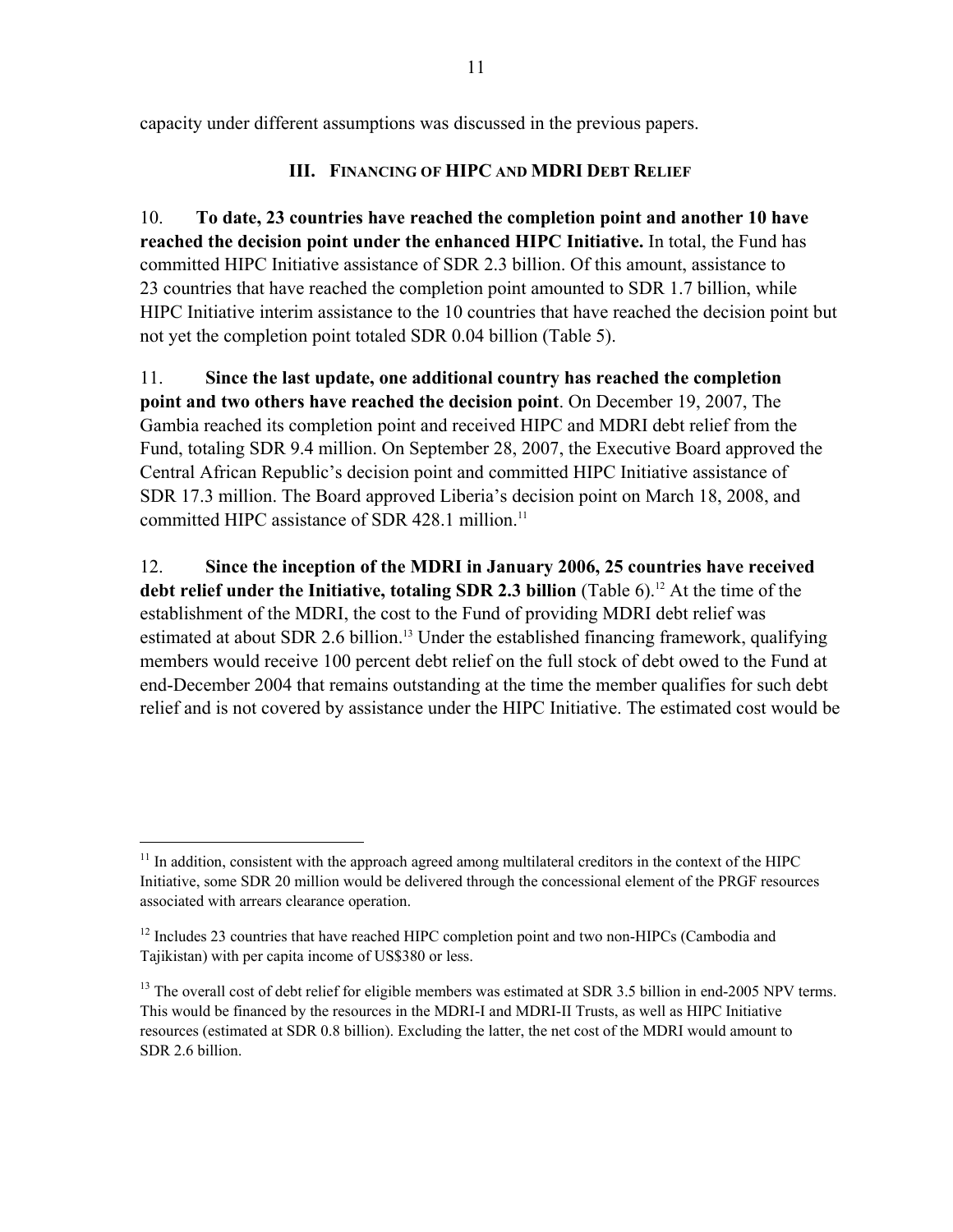|                |                                        |                   |                     |                          | Amount                   |
|----------------|----------------------------------------|-------------------|---------------------|--------------------------|--------------------------|
|                |                                        | Decision<br>point | Completion<br>point | Amount<br>committed      | disbursed 1/             |
|                |                                        |                   |                     |                          |                          |
|                | <b>Completion point countries (23)</b> |                   |                     | 1,559                    | 1,672                    |
| 1              | Benin                                  | Jul. 2000         | Mar. 2003           | 18                       | 20                       |
| $\overline{c}$ | <b>Bolivia</b>                         | Feb. 2000         | Jun. 2001           | 62 2/<br>44 2/           | 65                       |
| 3              | <b>Burkina Faso</b>                    | Jul. 2000         | Apr. 2002           |                          | 46                       |
| 4              | Cameroon                               | Oct. 2000         | Apr. 2006           | 29                       | 34                       |
| 5              | Ethiopia                               | Nov. 2001         | Apr. 2004           | 45                       | 47                       |
| 6              | Gambia, The                            | Dec. 2000         | Dec. 2007           | $\overline{c}$           | $\overline{c}$           |
| 7              | Ghana                                  | Feb. 2002         | Jul. 2004           | 90                       | 94                       |
| 8              | Guyana                                 | Nov. 2000         | Dec. 2003           | 57 2/                    | 60                       |
| 9              | Honduras                               | Jun. 2000         | Apr. 2005           | 23                       | 26                       |
| 10             | Madagascar                             | Dec. 2000         | Oct. 2004           | 15                       | 16                       |
| 11             | Malawi                                 | Dec. 2000         | Aug. 2006           | 33                       | 37                       |
| 12             | Mali                                   | Sep. 2000         | Mar. 2003           | 46 2/                    | 49                       |
| 13             | Mauritania                             | Feb. 2000         | Jun. 2002           | 35                       | 38                       |
| 14             | Mozambique                             | Apr. 2000         | Sep. 2001           | 107 2/                   | 108                      |
| 15             | Nicaragua                              | Dec. 2000         | Jan. 2004           | 64                       | 71                       |
| 16             | Niger                                  | Dec. 2000         | Apr. 2004           | 31                       | 34                       |
| 17             | Rwanda                                 | Dec. 2000         | Apr. 2005           | 47                       | 51                       |
| 18             | São Tomé and Príncipe                  | Dec. 2000         | Mar. 2007           | 0.8                      | 0.9                      |
| 19             | Senegal                                | Jun. 2000         | Apr. 2004           | 34                       | 38                       |
| 20             | Sierra Leone                           | Mar. 2002         | Dec. 2006           | 100                      | 107                      |
| 21             | Tanzania                               | Apr. 2000         | Nov. 2001           | 89                       | 96                       |
| 22             | Uganda                                 | Feb. 2000         | May. 2000           | 120 2/                   | 122                      |
| 23             | Zambia                                 | Dec. 2000         | Apr. 2005           | 469                      | 508                      |
|                | Decision point countries (10)          |                   |                     | 748                      | 41                       |
| 24             | Afghanistan                            | Jul. 2007         | Floating            | $\overline{\phantom{a}}$ | --                       |
| 25             | <b>Burundi</b>                         | Aug. 2005         | Floating            | 19                       | 0.3                      |
| 26             | Central African Republic               | Sep. 2007         | Floating            | 17                       | 3                        |
| 27             | Chad                                   | May. 2001         | Floating            | 14                       | 9                        |
| 28             | Congo, Dem. Rep. of                    | Jul. 2003         | Floating            | 228                      | 3                        |
| 29             | Congo, Rep. of                         | Mar. 2006         | Floating            | 6                        | $\overline{\phantom{a}}$ |
| 30             | Guinea                                 | Dec. 2000         | Floating            | 24                       | 10                       |
| 31             | Guinea-Bissau                          | Dec. 2000         | Floating            | 9                        | 1                        |
| 32             | Haiti                                  | Nov. 2006         | Floating            | $\overline{2}$           | 0.1                      |
| 33             | Liberia                                | Mar. 2008         | Floating            | 428                      | 15                       |
|                | Pre-decision point countries (6)       |                   |                     |                          |                          |
| 34             | Comoros                                | .                 | .                   | $\ddotsc$                | $\cdots$                 |
| 35             | Côte d'Ivoire                          | .                 | .                   | $\cdots$                 | .                        |
| 36             | Eritrea                                |                   |                     |                          |                          |
| 37             | Kyrgyz Republic                        | $\sim$            | $\cdots$            | $\ddotsc$                | $\ddotsc$                |
| 38             | Nepal                                  | .                 | .                   | $\ddotsc$                | .                        |
| 39             | Togo                                   |                   |                     | $\ddotsc$                |                          |
|                |                                        | .                 | .                   | $\ddotsc$                | .                        |
|                | Protracted arrears cases (2)           |                   |                     |                          |                          |
| 40             | Somalia                                | $\ddotsc$         | .                   | $\ddotsc$                | .                        |
| 41             | Sudan                                  | $\cdots$          | $\cdots$            | $\cdots$                 | $\sim$                   |
| Total          |                                        |                   |                     | 2,324 3/                 | 1,713                    |

Table 5. Implementation of the HIPC Initiative (In millions of SDRs; as of end-March 2008)

1/ Includes interest on amounts committed under the enhanced HIPC Initiative.

2/ Includes commitment under the original HIPC Initiative.

3/ Including SDR 17 million committed to Côte d'Ivoire under the original HIPC Initiative.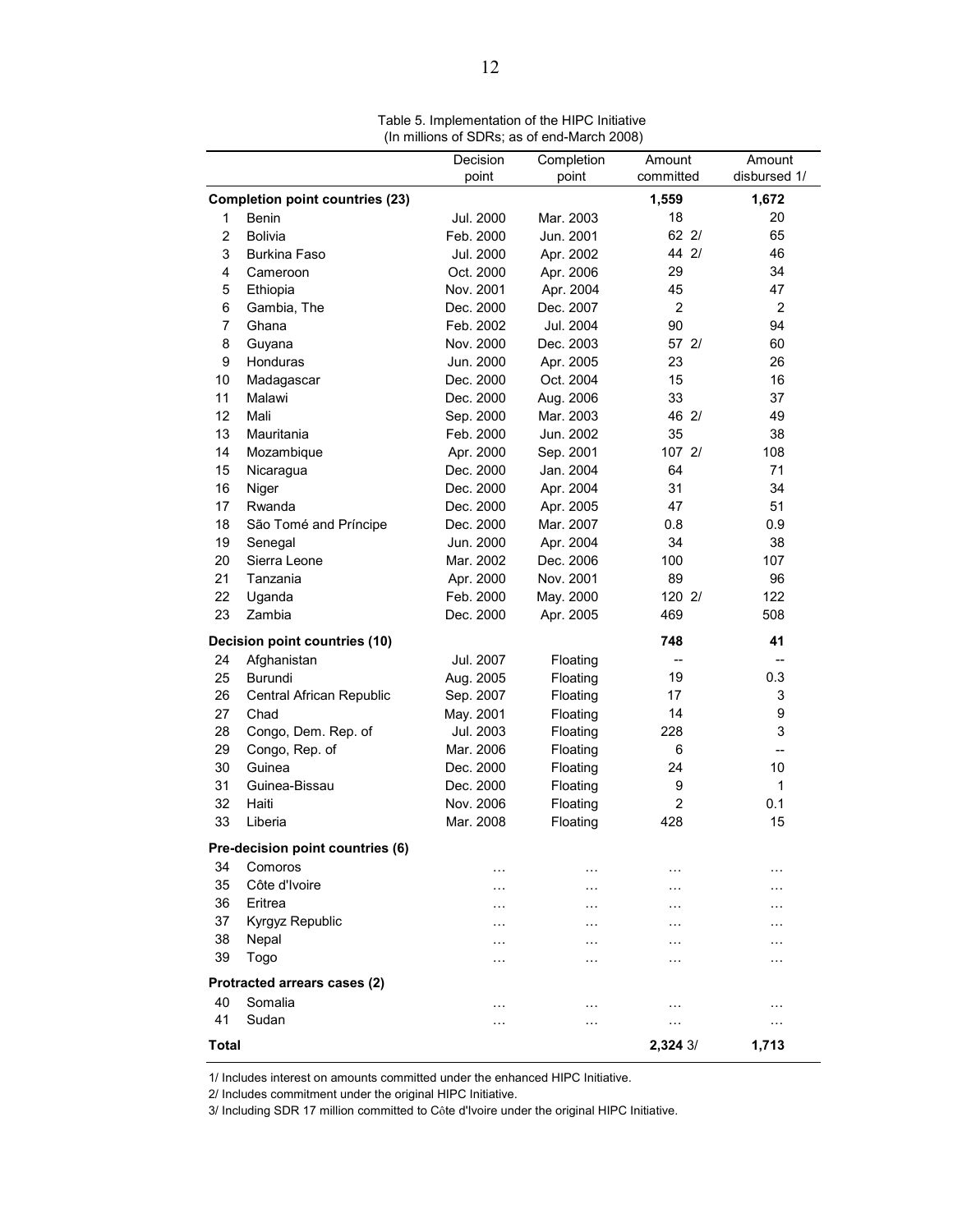| covered by the resources in the MDRI-I Trust (SDR 1.5 billion) and MDRI-II Trust |  |
|----------------------------------------------------------------------------------|--|
| (SDR 1.12 billion). <sup>14</sup>                                                |  |

|                |                            | Delivery  | Fund credit from<br>disbursements | Financed by<br>HIPC umbrella | Remaining<br>MDRI-eligible |                        | Financed by             |
|----------------|----------------------------|-----------|-----------------------------------|------------------------------|----------------------------|------------------------|-------------------------|
|                |                            | date      | prior to end-2004                 | sub-accounts 1/              | credit                     | <b>MDRI-I</b><br>Trust | <b>MDRI-II</b><br>Trust |
|                |                            |           |                                   | (B)                          | $(C=A-B=D+E)$              | (D)                    | (E)                     |
|                |                            |           | (A)                               |                              |                            |                        |                         |
|                | <b>HIPC countries (23)</b> |           | 2,576                             | 399                          | 2,176                      | 1,093                  | 1,083                   |
| 1              | Benin                      | Jan. 2006 | 36                                | 2                            | 34                         |                        | 34                      |
| $\overline{2}$ | Bolivia                    | Jan. 2006 | 161                               | 6                            | 155                        |                        | 155                     |
| 3              | <b>Burkina Faso</b>        | Jan. 2006 | 62                                | 5                            | 57                         | 57                     |                         |
| 4              | Cameroon                   | Apr. 2006 | 173                               | 24                           | 149                        |                        | 149                     |
| 5              | Ethiopia                   | Jan. 2006 | 112                               | 32                           | 80                         | 80                     |                         |
| 6              | Gambia                     | Dec. 2007 | 9                                 | $\overline{c}$               | $\overline{7}$             | 7                      |                         |
| 7              | Ghana                      | Jan. 2006 | 265                               | 45                           | 220                        | 220                    |                         |
| 8              | Guyana                     | Jan. 2006 | 45                                | 13                           | 32                         |                        | 32                      |
| 9              | Honduras                   | Jan. 2006 | 107                               | 9                            | 98                         |                        | 98                      |
| 10             | Madagascar                 | Jan. 2006 | 137                               | 9                            | 128                        | 128                    |                         |
| 11             | Malawi                     | Sep. 2006 | 38                                | 23                           | 15                         | 15                     |                         |
| 12             | Mali                       | Jan. 2006 | 75                                | 13                           | 62                         | 62                     |                         |
| 13             | Mauritania                 | Jun. 2006 | 33                                | 3                            | 30                         | $\blacksquare$         | 30                      |
| 14             | Mozambique                 | Jan. 2006 | 107                               | 24                           | 83                         | 83                     |                         |
| 15             | Nicaragua                  | Jan. 2006 | 140                               | 49                           | 92                         |                        | 92                      |
| 16             | Niger                      | Jan. 2006 | 78                                | 18                           | 60                         | 60                     |                         |
| 17             | Rwanda                     | Jan. 2006 | 53                                | 33                           | 20                         | 20                     |                         |
| 18             | São Tomé and Príncipe      | Mar. 2007 | $\mathbf 1$                       | 0                            | 1                          | 1                      |                         |
| 19             | Senegal                    | Jan. 2006 | 100                               | 6                            | 95                         |                        | 95                      |
| 20             | Sierra Leone               | Dec. 2006 | 117                               | 41                           | 77                         | 77                     |                         |
| 21             | Tanzania                   | Jan. 2006 | 234                               | 27                           | 207                        | 207                    |                         |
| 22             | Uganda                     | Jan. 2006 | 88                                | 12                           | 76                         | 76                     |                         |
| 23             | Zambia                     | Jan. 2006 | 403                               | 4                            | 398                        |                        | 398                     |
|                | Non-HIPC countries (2) 2/  |           | 126                               |                              | 126                        | 126                    |                         |
| 24             | Cambodia                   | Jan. 2006 | 57                                |                              | 57                         | 57                     |                         |
| 25             | Tajikistan, Rep. of        | Jan. 2006 | 69                                |                              | 69                         | 69                     |                         |
| <b>Total</b>   |                            |           | 2,701.8                           | 399.3                        | 2,302.5                    | 1,219.4                | 1,083.1                 |

| Table 6. Debt Relief Following Implementation of the MDRI |  |
|-----------------------------------------------------------|--|
| (In millions of SDRs; as of end-March 2008)               |  |

1/ Balances outstanding at the time of MDRI debt relief.

1

2/ Non-HIPCs but qualified for MDRI debt relief with a per capita income below the US\$380 threshold.

<sup>&</sup>lt;sup>14</sup> These estimates exclude the protracted arrears cases and the HIPCs that were newly identified during the HIPC Initiative ring-fenced exercise based on end-2004 debt data. The latter group comprises Eritrea, Haiti, Kyrgyz Republic, and Nepal which were identified during the ring-fencing exercise, and Afghanistan, which was added to the list of ring-fenced countries in April 2007.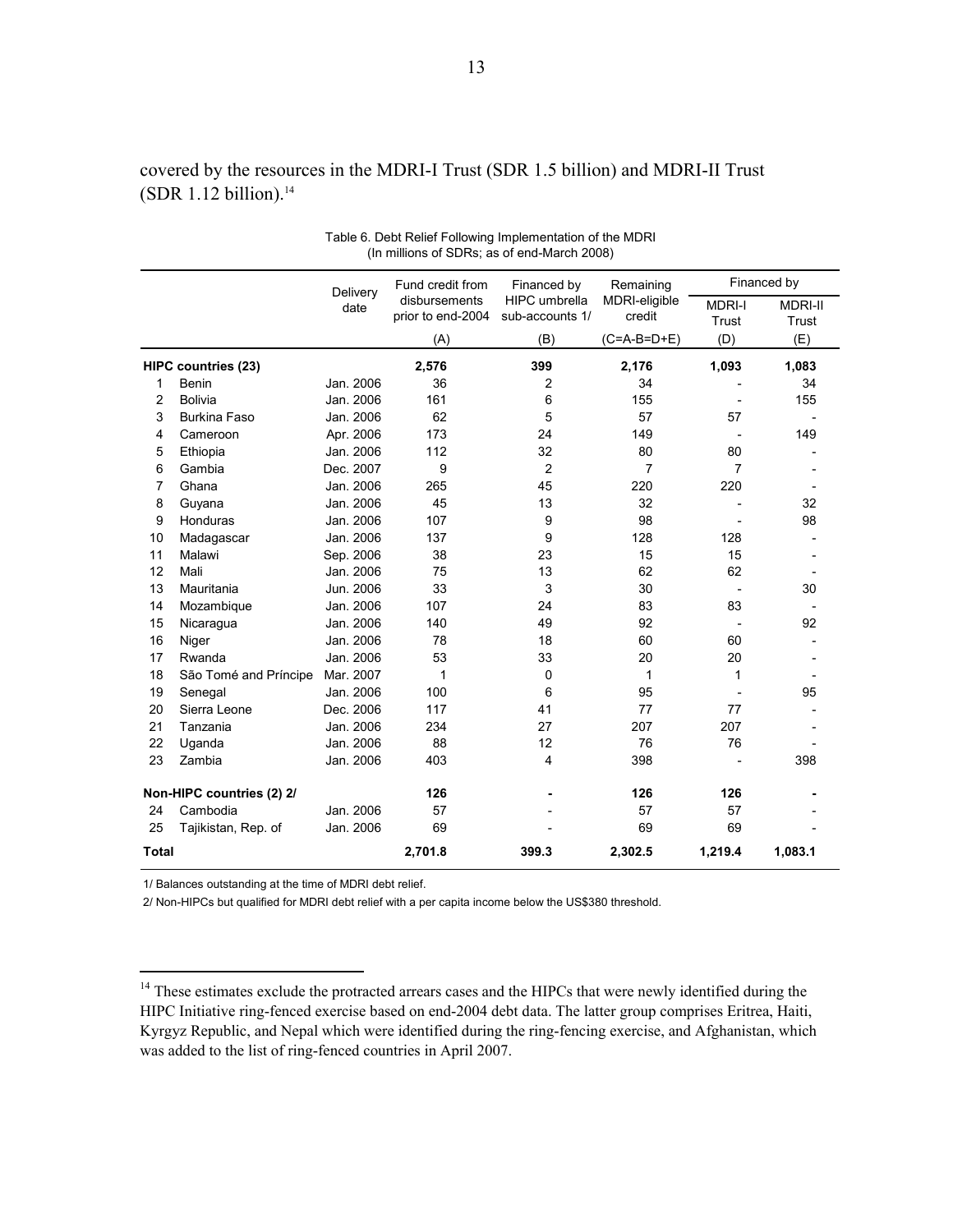#### **A. Decision and Pre-Decision Point HIPCs**

13. **The costs to the Fund of providing debt relief under both the HIPC Initiative and the MDRI to the remaining decision and pre-decision point HIPCs (excluding the protracted arrears cases) is estimated at SDR 0.6 billion (end-2007 NPV terms), or SDR 0.1 billion lower than estimated in the previous update**. While the estimated cost of debt relief under the HIPC Initiative remains broadly unchanged from the last update, the cost of MDRI debt relief is now estimated to be lower by about SDR 0.1 billion (Table 7). This reduction mainly reflects an expected delay in the Democratic Republic of the Congo's (DRC) attainment of the HIPC completion point. The DRC is now expected to reach the completion point in early 2009 as compared to mid-2008 assumed in the last update. As a result, the DRC would need to make payments of principal on debt outstanding at end-2004 before reaching its completion point. This will reduce the stock of DRC's debt to the Fund that would be MDRI-eligible and thus the cost of MDRI debt relief for the Fund. The estimated cost of providing HIPC and MDRI debt relief to the HIPCs identified during the ring-fenced exercise would amount to SDR 12 million, little changed from the last update.<sup>15</sup>

14. **Resources currently available in the PRGF-HIPC and MDRI-I and II Trusts for debt relief stood at SDR 0.8 billion at end-2007, sufficient to cover the estimated costs to the remaining HIPCs**. Specifically, available PRGF-HIPC Trust resources are projected to exceed the financing needs by SDR 0.05 billion, unchanged from the last update, while the MDRI Trusts are projected to incur a surplus of over SDR 0.1 billion for the reason described above. It should be noted that the estimated cost of HIPC debt relief does not include potential needs for topping-up assistance, which are inherently difficult to predict.<sup>16</sup> Moreover, these projections are based on assumptions regarding the timing of HIPC decision and completion points and the future path of interest rates, which are subject to change.

15. **It should also be noted that the cost of debt relief to the HIPCs newly identified in the "ring-fencing" exercise was not included in the original HIPC/MDRI financing framework**. While resources in the HIPC and MDRI Trusts are available to qualifying members on a "first-come, first-served" basis and are likely sufficient to cover the projected financing needs of non-arrears cases, additional financing would need to be mobilized in the event of a shortfall in available resources. In this context, the G-8 committed in the lead up to the MDRI at the 2005 Summit in Gleneagles to cover, on a fair burden-sharing basis, the cost of debt relief for countries that may become eligible for the HIPC Initiative under the

1

<sup>&</sup>lt;sup>15</sup> The Kyrgyz Republic is excluded from the cost estimates, as the authorities indicated in early 2007 that they did not wish to avail themselves of debt relief under the HIPC Initiative.

<sup>&</sup>lt;sup>16</sup> To date, the Board has approved topping-up assistance to six countries (Burkina Faso, Ethiopia, Malawi, Niger, Rwanda, and São Tomé and Príncipe) amounting to SDR 63 million.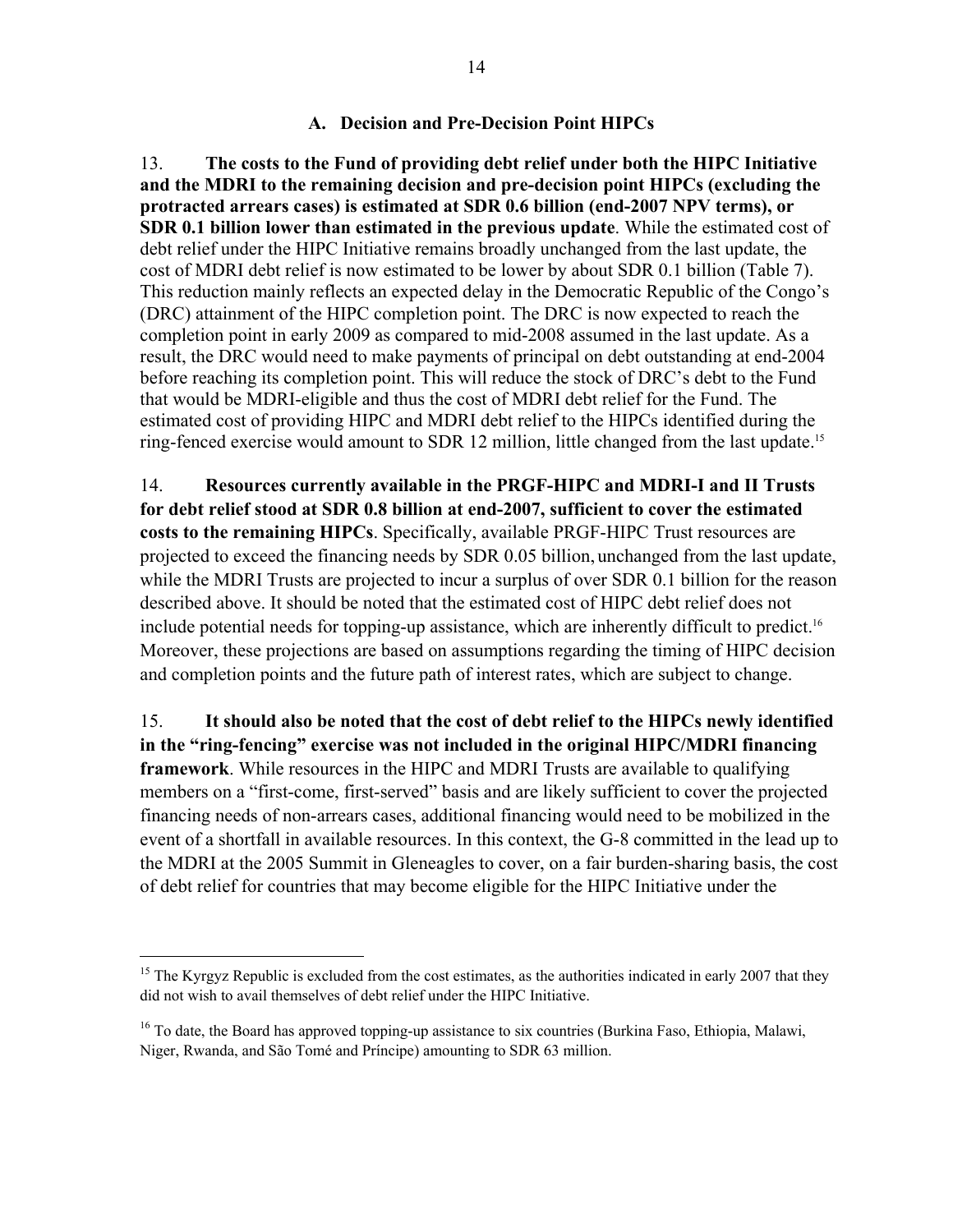extended sunset clause. The G-8 also committed that donors would provide the extra resources necessary for full debt relief at completion point for the protracted arrears cases.

| Resources available in       | 0.82 |
|------------------------------|------|
| HIPC sub-account 1/          | 0.48 |
| <b>MDRI-I Trust</b>          | 0.30 |
| <b>MDRI-II Trust</b>         | 0.04 |
| <b>Financing needed from</b> | 0.63 |
| HIPC sub-account             | 0.42 |
| <b>MDRI-I Trust</b>          | 0.19 |
| <b>MDRI-II Trust</b>         | 0.02 |
| Remaining balance            | 0.18 |
| HIPC sub-account             | 0.05 |
| <b>MDRI-I Trust</b>          | 0.10 |
| <b>MDRI-II Trust</b>         | 0.02 |
|                              |      |

Table 7. Financing of Debt Relief to the Remaining HIPCs (In billions of SDRs; end-2007 NPV terms)

1/ Including resources in the HIPC Umbrella account.

16. **On March 14, 2008, Liberia cleared its long-standing arrears to the Fund in an amount of SDR 543 million.** Following the normalization of Liberia's financial relations with the Fund, the Executive Board approved new PRGF and EFF arrangements (SDR 239 million and SDR 343 million, respectively) in support of Liberia's medium-term economic reform program. The Board also determined that Liberia reached the decision point under the HIPC Initiative and qualified for interim assistance.<sup>17</sup>  $18$ 

17. **The cost to the Fund of providing HIPC Initiative and beyond-HIPC debt relief to Liberia was estimated at about SDR 530 million (in NPV terms).**19 On March 11, the Managing Director notified the Executive Board that satisfactory financing assurances had been secured regarding the availability of the resources needed to finance the Fund's debt relief to Liberia.<sup>20</sup> The decision on the financing modalities for arrears clearance and debt relief became effective on March 14, 2008 upon Liberia's clearance of its arrears to the Fund. In total, 102 member countries pledged contributions in an amount of SDR 547 million,

<u>.</u>

<sup>17</sup> *Liberia—Enhanced Initiative for Heavily Indebted Poor Countries—Decision Point Document* (2/28/08).

<sup>&</sup>lt;sup>18</sup> None of Liberia's debt to the Fund under the new PRGF and EFF arrangements, which is equivalent to the stock of arrears at the time of arrears clearance, will be covered by the MDRI since it was contracted after the end-2004 MDRI cutoff date. Therefore, additional debt relief (referred to as "beyond-HIPC" debt relief) would need to be provided to fully cover Liberia's remaining eligible debt at the completion point.

<sup>19</sup> *Liberia—Financing Modalities for Arrears Clearance and Debt Relief and Related Decision* (8/28/07).

<sup>&</sup>lt;sup>20</sup> Liberia—Notification of Satisfactory Financing Assurances for the Fund's Debt Relief (3/11/08).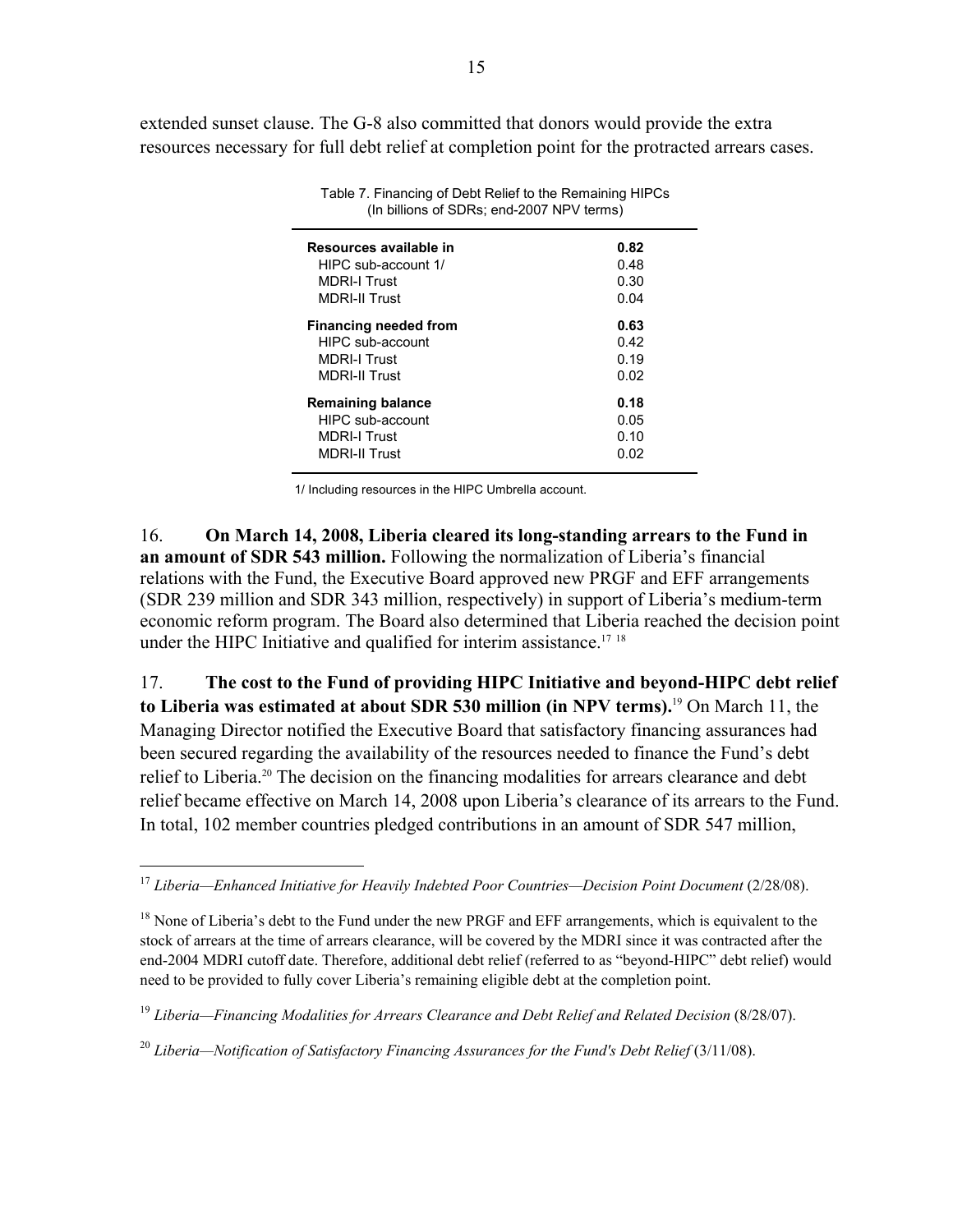sufficient to cover the estimated cost. Consistent with contributors' wishes, these contributions have been, or will be, placed in the Liberia Administered Account or the PRGF-HIPC Trust.

# **B. Remaining Protracted Arrears Cases**

18. **Providing debt relief, similar to that extended to Liberia, to Somalia and Sudan would require substantial additional resources.** As of end-February 2008, the total stock of arrears of these countries to the Fund amounted to SDR 1.3 billion. As the costs for providing debt relief to these countries were not included in the original financing framework of the HIPC Initiative and the MDRI, additional financing would need to be identified and secured when these countries are ready to clear their arrears to the Fund and embark on the HIPC Initiative. The approach developed for Liberia's arrears clearance and debt relief, including the necessary financing modalities, could provide a useful framework for Sudan and Somalia at an appropriate time.

19. **Similarly, additional resources could also potentially be needed to provide debt relief to Zimbabwe**. Currently, Zimbabwe is not PRGF-eligible and is not on the list of "ring-fenced" countries that could benefit from the HIPC Initiative. However, when Zimbabwe is ready to clear its protracted arrears to the PRGF-ESF Trust (SDR 87 million at end-March 2008), an assessment would need to be made of Zimbabwe's eligibility for the HIPC Initiative based on relevant criteria, including whether the NPV of debt at end-2004 exceeded the HIPC thresholds. On that basis, it would be determined whether and, if so, to what extent, additional resources would need to be identified and secured to cover debt relief for Zimbabwe.

# **IV. SUBSIDIZATION OF EMERGENCY ASSISTANCE**

20. **The Fund provides emergency assistance to help member countries in the wake of natural disasters or as they emerge from conflict (ENDA and EPCA)**. Since 2001, bilateral contributions have allowed the Fund to provide such assistance to low-income countries at a reduced rate of charge of 0.5 percent per annum. A number of countries have benefited from subsidization of emergency assistance since then. The continued strong demand for such assistance underscores its critical importance in providing timely balance of payments support to the Fund's most vulnerable members.

21. **Providing the subsidized emergency assistance requires substantial resources.**  As discussed below, the available resources will not be sufficient to fully cover the costs of subsidizing existing emergency assistance, including the new requests by Bangladesh and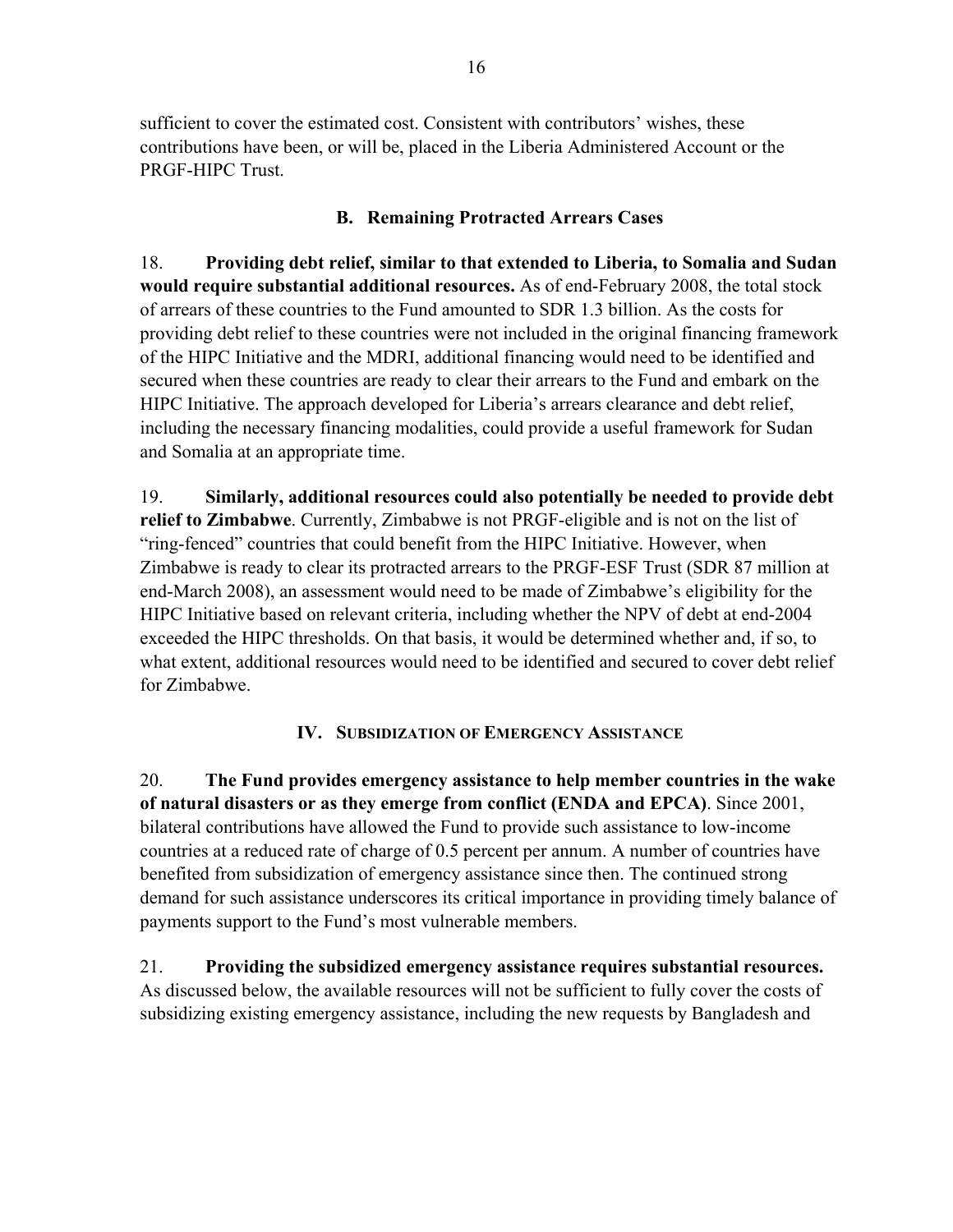Côte d'Ivoire approved by the Board on April 2 and 4, 2008, respectively.<sup>21</sup> In the absence of additional contributions, the available resources are expected to be exhausted by the second half of 2009, or sooner should new requests for subsidized emergency assistance be forthcoming. It is, therefore, urgent that additional subsidy contributions be secured to allow the Fund to continue providing emergency assistance on concessional terms in a timely manner.

# **A. Current Status and Projected Subsidy Needs**

22. **Since the inception of subsidization of EPCA in 2001, 18 member countries have provided commitments of SDR 40 million to subsidize the rate of charge on emergency assistance** (Table 8). Of this amount, SDR 11 million was received before the Board decided, in early 2005, to extend subsidization to also cover emergency assistance for natural disasters. At that time, the Board set an initial goal of raising additional contributions of SDR 45–65 million to cover the estimated needs for the five-year period through 2009. Since 2005, 17 countries have committed to provide contributions equivalent to SDR 29 million, with the remaining SDR 15–35 million yet to be mobilized.<sup>22</sup>

# 23. **The Executive Board has approved 28 requests from 16 PRGF-eligible**

**countries for emergency assistance since 2001** (Table 9). Of these requests, 21 were for EPCA and 7 for ENDA, with total credit amounting close to SDR 500 million.<sup>23</sup> As of end-February 2008, resources used for subsidizing the rate of charge on emergency assistance had amounted to about SDR 20 million. As a result, the remaining available subsidy resources, including undisbursed commitments and interest earnings on the balances held in the accounts, are now estimated at SDR 23 million in NPV terms (Table 10).

<sup>21</sup> See *Bangladesh—Use of Fund Resources—Request for Emergency Assistance* (3/17/08); and *Côte d'Ivoire— Use of Fund Resources—Request for Emergency Post-Conflict Assistance* (3/21/08).

 $22$  Of the SDR 29 million committed, some SDR 22 million has already been received, with the remainder to be received in installments based on schedules agreed with contributors.

<sup>&</sup>lt;sup>23</sup> Since the last update, the Board approved four new requests: (i) EPCA by Guinea-Bissau in January 2008; (ii) ENDA by Dominica in February 2008; (iii) ENDA by Bangladesh in April 2008; and (iv) EPCA by Côte d'Ivoire, also in April 2008.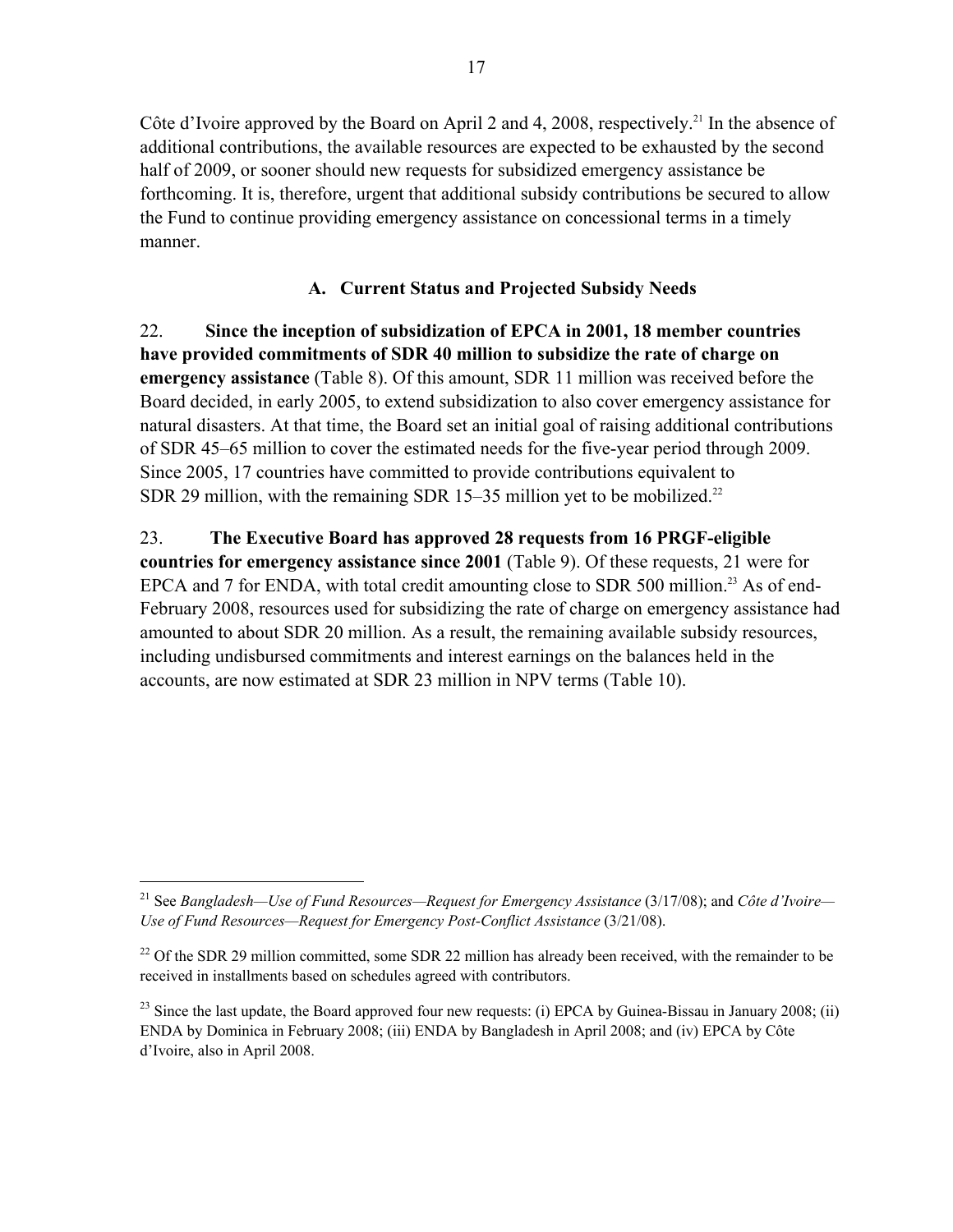|                                               | Date of                                | Contribution     | <b>SDR</b>    | Contribution |  |  |  |  |
|-----------------------------------------------|----------------------------------------|------------------|---------------|--------------|--|--|--|--|
| Contributor                                   | pledge                                 | pledged          | equivalent 1/ | received     |  |  |  |  |
|                                               | Sub-Account 1: EPCA subsidization only |                  |               |              |  |  |  |  |
| Belgium                                       | Mar. 2002                              | SDR 0.63         | 0.6           | 0.6          |  |  |  |  |
| Canada                                        | Oct. 2002                              | Can\$ 3.25       | 1.7           | 1.7          |  |  |  |  |
| Norway                                        | Jun. 2002                              | <b>SDR 3.0</b>   | 3.0           | 3.0          |  |  |  |  |
| Sweden                                        | Jan. 2002                              | <b>SDR 0.8</b>   | 0.8           | 0.8          |  |  |  |  |
| Switzerland                                   | Mar. 2002                              | <b>US\$ 1.0</b>  | 0.8           | 0.8          |  |  |  |  |
| United Kingdom                                | Oct. 2001                              | £2.5             | 2.9           | 2.9          |  |  |  |  |
| <b>Sub Total</b>                              |                                        |                  | 9.7           | 9.7          |  |  |  |  |
| Sub-Account 2: ENDA subsidization only        |                                        |                  |               |              |  |  |  |  |
| Australia                                     | Jun. 2005                              | Aus\$ 2.0        | 1.1           | 0.9          |  |  |  |  |
| Austria 2/                                    | Apr. 2005                              | <b>SDR 1.3</b>   | 1.2           | 0.4          |  |  |  |  |
| Canada                                        | Feb. 2005                              | Can\$ 5.0        | 3.0           | 1.7          |  |  |  |  |
| China                                         | May 2005                               | <b>US\$ 2.0</b>  | 1.4           | 1.4          |  |  |  |  |
| Germany 3/                                    | Nov. 2005                              | Euro 1.65        | 1.4           | 1.4          |  |  |  |  |
| India                                         | Feb. 2005                              | <b>SDR 1.5</b>   | 1.5           | 0.3          |  |  |  |  |
| Ireland                                       | Nov. 2006                              | Euro 0.5         | 0.5           | 0.2          |  |  |  |  |
| Japan                                         | Apr. 2005                              | <b>US\$ 2.5</b>  | 1.7           | 1.7          |  |  |  |  |
| Luxembourg                                    | Feb. 2005                              | Euro 1.25        | 1.1           | 0.6          |  |  |  |  |
| Russia                                        | Feb. 2005                              | <b>US\$ 1.5</b>  | 1.0           | 0.6          |  |  |  |  |
| Saudi Arabia                                  | Apr. 2005                              | <b>US\$4.0</b>   | 2.5           | Ξ.           |  |  |  |  |
| Switzerland                                   | Feb. 2005                              | <b>US\$ 2.0</b>  | 1.4           | 1.4          |  |  |  |  |
| <b>Sub Total</b>                              |                                        |                  | 17.7          | 10.6         |  |  |  |  |
| Sub-Account 3: Subsidization of EPCA and ENDA |                                        |                  |               |              |  |  |  |  |
| France                                        | Jan. 2005                              | Euro 1.5         | 1.2           | 1.2          |  |  |  |  |
| Netherlands 4/                                | Mar. 2002                              | <b>US\$ 2.0</b>  | 1.5           | 1.5          |  |  |  |  |
| Netherlands                                   | Mar. 2005                              | <b>US\$ 2.0</b>  | 1.4           | 1.4          |  |  |  |  |
| Norway                                        | Feb. 2005                              | NKr 10.0         | 1.1           | 1.1          |  |  |  |  |
| Sweden                                        | Feb. 2005                              | <b>US\$ 10.0</b> | 6.6           | 6.6          |  |  |  |  |
| United Kingdom                                | Feb. 2005                              | £ 1.0            | 1.2           | 1.2          |  |  |  |  |
| <b>Sub Total</b>                              |                                        |                  | 13.0          | 13.0         |  |  |  |  |
| Total                                         |                                        |                  | 40.4          | 33.3         |  |  |  |  |
| Memorandum item:                              |                                        |                  |               |              |  |  |  |  |
| Pledges made since beginning of 2005          |                                        |                  | 29.1          | 22.1         |  |  |  |  |
|                                               |                                        |                  |               |              |  |  |  |  |

(In millions; as of end-February 2008) Table 8. Subsidy Contributions for Emergency Assistance

1/ For contributions which have been fully received, the SDR equivalent is the actual SDR amount received using the exchange rate on the value date. For contributions that are not yet disbursed, the SDR equivalent is calculated using the exchange rate at end-February 2008.

2/ Reflecting investment income to be generated on a deposit agreement, effective May 2006.

3/ To subsidize the rate of charge on purchases by Sri Lanka and Maldives under ENDA following the 2004 Tsunami.

4/ Existing contribution, previously earmarked for EPCA.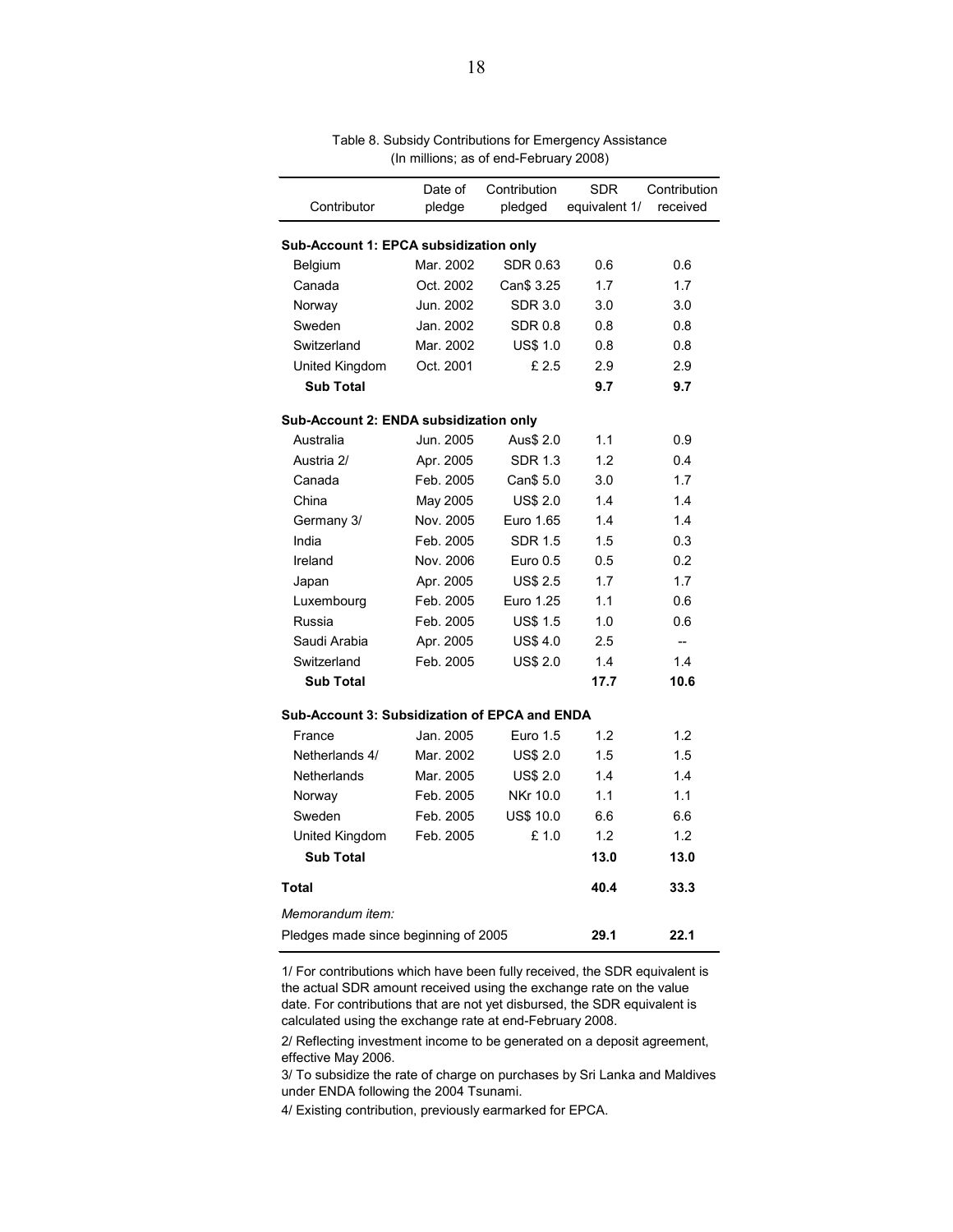|                                 |               | Purchases      |               |  |  |
|---------------------------------|---------------|----------------|---------------|--|--|
| Country                         | Date approved | In millions of | In percent of |  |  |
|                                 |               | <b>SDRs</b>    | Quota         |  |  |
| 1. Natural Disasters (ENDA) (7) |               | 266.0          |               |  |  |
| Malawi                          | Sep-02        | 17.4           | 25.0          |  |  |
| Grenada                         | $Jan-03$      | 2.9            | 25.0          |  |  |
| Grenada                         | Nov-04        | 2.9            | 25.0          |  |  |
| <b>Maldives</b>                 | Mar-05        | 4.1            | 50.0          |  |  |
| Sri Lanka                       | Mar-05        | 103.4          | 25.0          |  |  |
| Dominica                        | Feb-08        | 2.1            | 25.0          |  |  |
| Bangladesh                      | Apr-08        | 133.3          | 25.0          |  |  |
| 2. Post-conflict (EPCA) (21)    |               | 232.9          |               |  |  |
| Rwanda                          | Apr-97        | 8.9            | 15.0          |  |  |
| Albania                         | <b>Nov-97</b> | 8.8            | 25.0          |  |  |
| Rwanda                          | Dec-97        | 6.0            | 10.0          |  |  |
| Tajikistan                      | Dec-97        | 7.5            | 12.5          |  |  |
| Tajikistan                      | Apr-98        | 7.5            | 12.5          |  |  |
| Congo, Republic of              | <b>Jul-98</b> | 7.2            | 12.5          |  |  |
| Sierra Leone                    | <b>Nov-98</b> | 11.6           | 15.0          |  |  |
| Guinea-Bissau                   | Sep-99        | 2.1            | 15.0          |  |  |
| Sierra Leone                    | Dec-99        | 15.6           | 15.0          |  |  |
| Guinea-Bissau                   | $Jan-00$      | 1.4            | 10.0          |  |  |
| Sierra Leone                    | Sep-00        | 10.4           | 10.0          |  |  |
| Congo, Republic of              | Nov-00        | 10.6           | 12.5          |  |  |
| <b>Burundi</b>                  | Oct-02        | 9.6            | 12.5          |  |  |
| <b>Burundi</b>                  | $May-03$      | 9.6            | 12.5          |  |  |
| Central African Republic        | <b>Jul-04</b> | 5.6            | 10.0          |  |  |
| Haiti                           | $Jan-05$      | 10.2           | 12.5          |  |  |
| Haiti                           | Oct-05        | 10.2           | 12.5          |  |  |
| Central African Republic        | $Jan-06$      | 7.0            | 12.5          |  |  |
| Cote d'Ivoire                   | Aug-07        | 40.7           | 12.5          |  |  |
| Guinea-Bissau                   | $Jan-08$      | 1.8            | 12.5          |  |  |
| Cote d'Ivoire                   | Apr-08        | 40.7           | 12.5          |  |  |

Table 9. List of Countries that Have Benefited from Subsidization of Emergency Assistance 1/

1/ Subsidization for EPCA and ENDA started in 2001 and 2005, respectively. Countries with requests approved prior to the beginning of subsidization also received interest subsidies on their outstanding credit.

# 24. **Based on current estimates, subsidy resources of about SDR 46 million would be required to fully cover existing credit (including the new requests by Bangladesh and**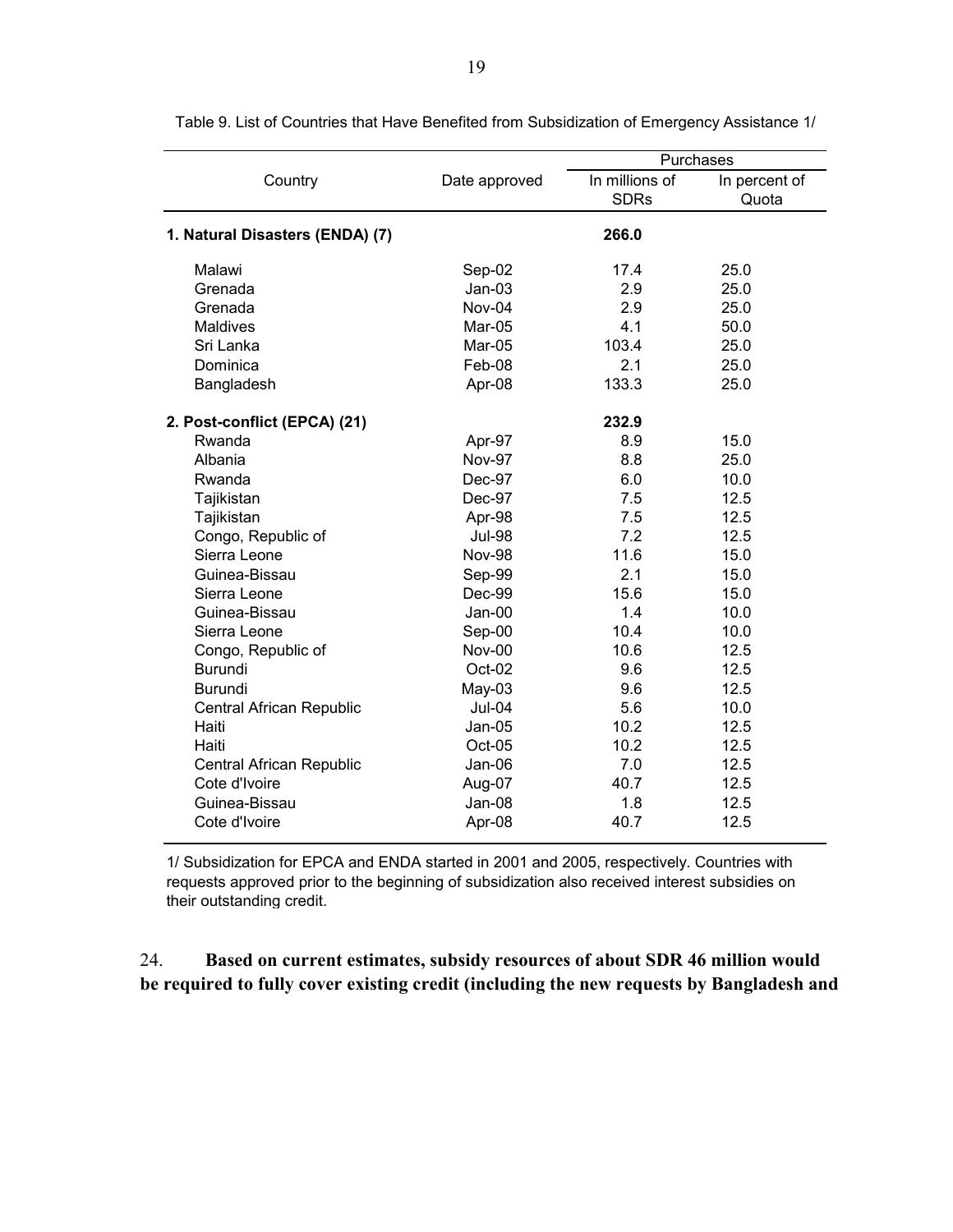Côte d'Ivoire).<sup>24</sup> Against the currently available resources, this would leave a financing gap of about SDR 23 million for the existing cases. In the absence of additional contributions, the available subsidy resources would be expected to be fully used to subsidize charges falling due through the second half of 2009. Thereafter, countries with outstanding emergency assistance would need to pay unsubsidized charges, including burden sharing adjustments on their ENDA/EPCA credit.<sup>25</sup>

| (In millions of SDRs)                |                       |                           |  |  |  |
|--------------------------------------|-----------------------|---------------------------|--|--|--|
|                                      | Credit<br>outstanding | Subsidy<br>(in NPV terms) |  |  |  |
| <b>Available resources</b>           |                       | 23.3                      |  |  |  |
| EPCA account                         |                       | 5.8                       |  |  |  |
| ENDA account 1/                      |                       | 7.2                       |  |  |  |
| EPCA/ENDA joint account              |                       | 10.3                      |  |  |  |
| <b>Projected needs</b>               |                       | 46.0                      |  |  |  |
| <b>EPCA</b>                          | 83.1                  | 14.6                      |  |  |  |
| Côte d'Ivoire-I                      | 40.7                  | 6.8                       |  |  |  |
| Côte d'Ivoire-II                     | 40.7                  | 7.4                       |  |  |  |
| Guinea-Bissau                        | 1.8                   | 0.3                       |  |  |  |
| <b>ENDA</b>                          | 245.4                 | 31.4                      |  |  |  |
| Bangladesh                           | 133.3                 | 24.4                      |  |  |  |
| Dominica                             | 2.1                   | 0.4                       |  |  |  |
| Grenada                              | 2.6                   | 0.1                       |  |  |  |
| <b>Maldives</b>                      | 4.1                   | 0.2                       |  |  |  |
| Sri Lanka                            | 103.4                 | 6.2                       |  |  |  |
| (22.7)<br><b>Projected shortfall</b> |                       |                           |  |  |  |

# Table 10. Subsidy Resources and Projected Needs for Existing Emergency Assistance

1/ Including scheduled disbursements.

 $24$  These projections do not take into account the possibility that some of the countries may consider making earlier repurchases of their outstanding emergency assistance credit. Any such repurchase would reduce the projected subsidy needs.

 $^{25}$  If, in any quarter, the subsidization resources are insufficient to subsidize the rate of charge on all eligible purchases to 0.5 percent for that quarter, the subsidy to each eligible recipient shall be pro-rated to bring the effective rate of charge paid after subsidization to the common percentage closest to 0.5 percent. See *Subsidization of the Fund's Emergency Assistance for Natural Disasters to PRGF-Eligible Members* (1/10/05) and *Instrument to Establish the Post-Conflict and Natural Disaster Emergency Assistance Subsidy Account for PRGF-Eligible Members* (Decision No. 13417-(05/5), adopted January 21, 2005).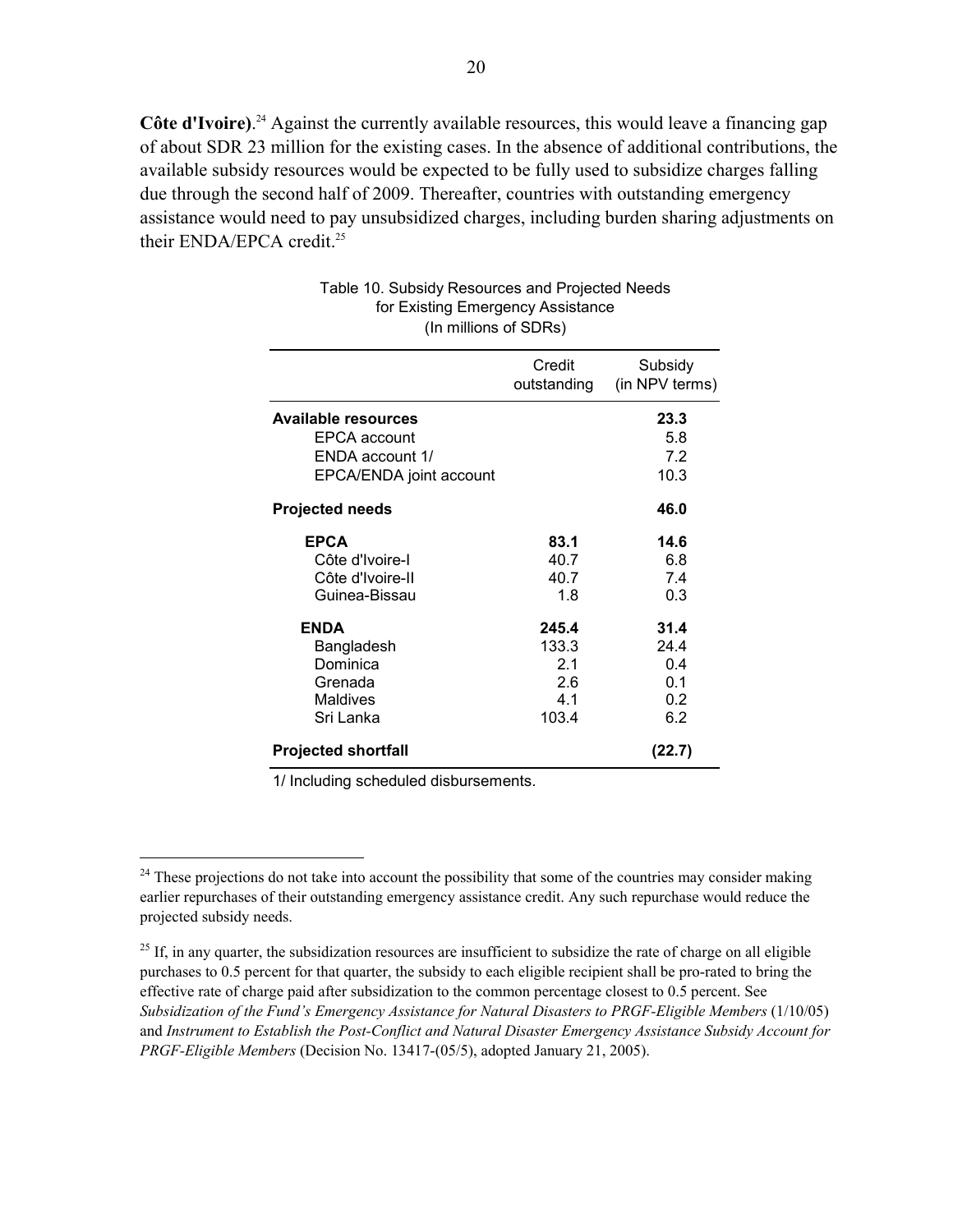25. **Projections of additional subsidies that could be required to cover new requests for emergency assistance through end-2009 and beyond are subject to considerable uncertainty**. For illustrative purposes, assuming that possible new requests for emergency assistance through end-2009 amount to SDR 50–100 million, in line with the annual average level of requests made in the previous three years, additional subsidy resources of about SDR 10–20 million would be required. This would bring total subsidy needs for the five-year period 2005–09 to the top end of the range of SDR 45–65 million that was initially sought. For the next five-year period (2010–14), it is assumed that additional subsidy resources of SDR 65 million would need to be secured. Thus, taking into account the estimated financing gap for the existing cases and assumed additional needs through 2014, total new subsidy resources of not less than SDR 100 million would be required to cover existing and projected subsidy needs over the medium term.

# **B. Resource Mobilization Efforts**

26. **In light of the above, it is urgent that additional subsidy contributions be secured from member countries**. Timely contributions are needed to allow the Fund to continue providing subsidies to reduce the rate of charge on emergency assistance to lowincome countries. To this end**,** the Managing Director has recently written to Fund Governors of a number of member countries, including advanced countries and selected emerging economies and major oil producers, to seek additional contributions. The aim of the fundraising effort is to mobilize SDR 100 million in additional contributions. Management and staff will follow up with member countries on possible contributions during the Spring Meetings.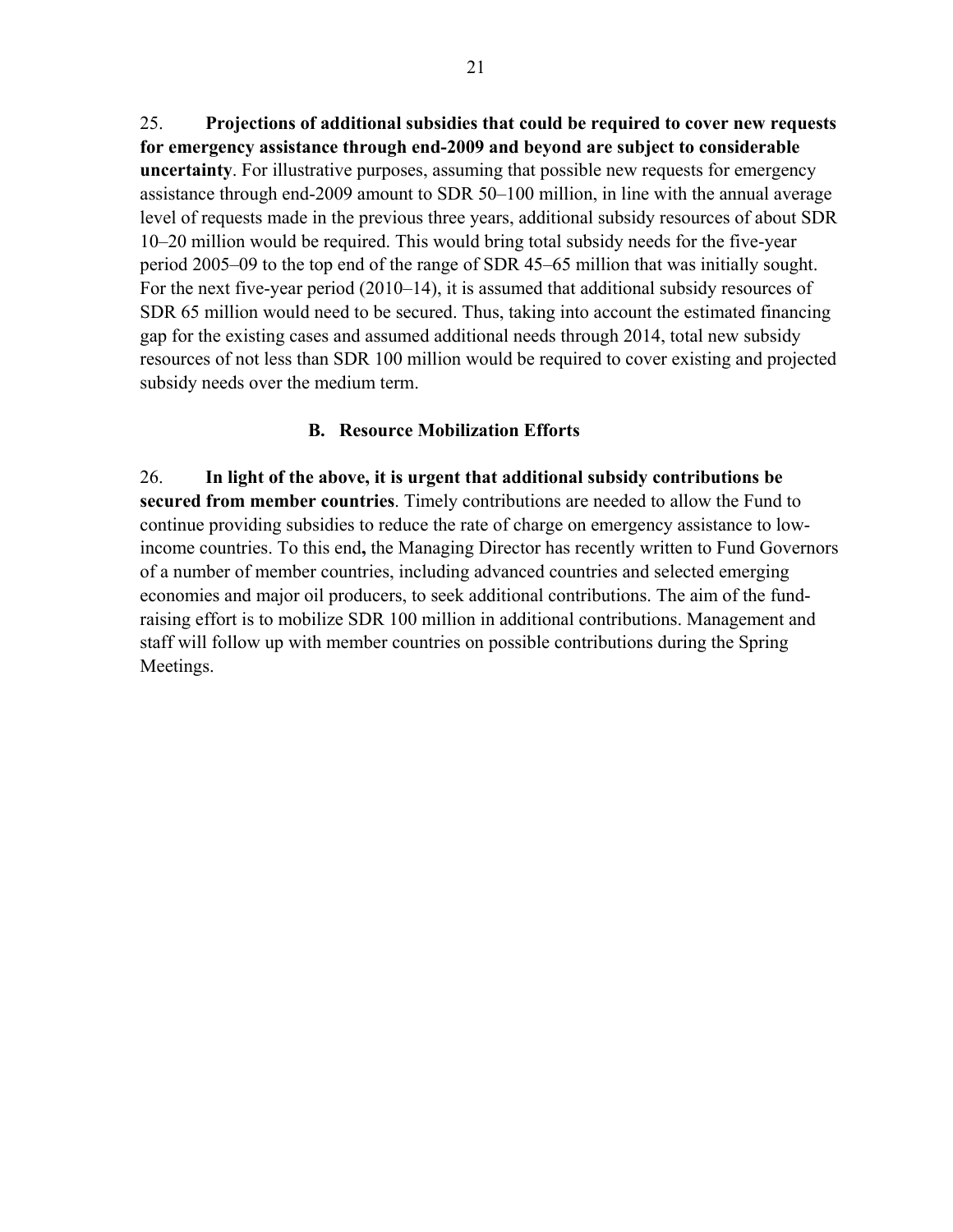### **V. PROPOSED DECISION**

The following decision, which may be adopted by a majority of the votes cast, is proposed for adoption by the Executive Board:

The Executive Board notes the report entitled "Update on the Financing of the Fund's Concessional Assistance and Debt Relief to Low-Income Member Countries", and decides that (i) the semi-annual reviews of the financing of the MDRI-I and MDRI-II Trusts, contemplated in paragraphs 1 and 2, respectively, of Decision No.13588- (05/99) MDRI, adopted November 23, 2005, effective January 5, 2006, and (ii) the semi-annual review of the financing of the Trust for Special PRGF Operations for the Heavily Indebted Poor Countries and Interim PRGF Subsidy Operations, contemplated in paragraph 2 of Decision No. 11436-(97/10) adopted February 4, 1997, as amended, are completed.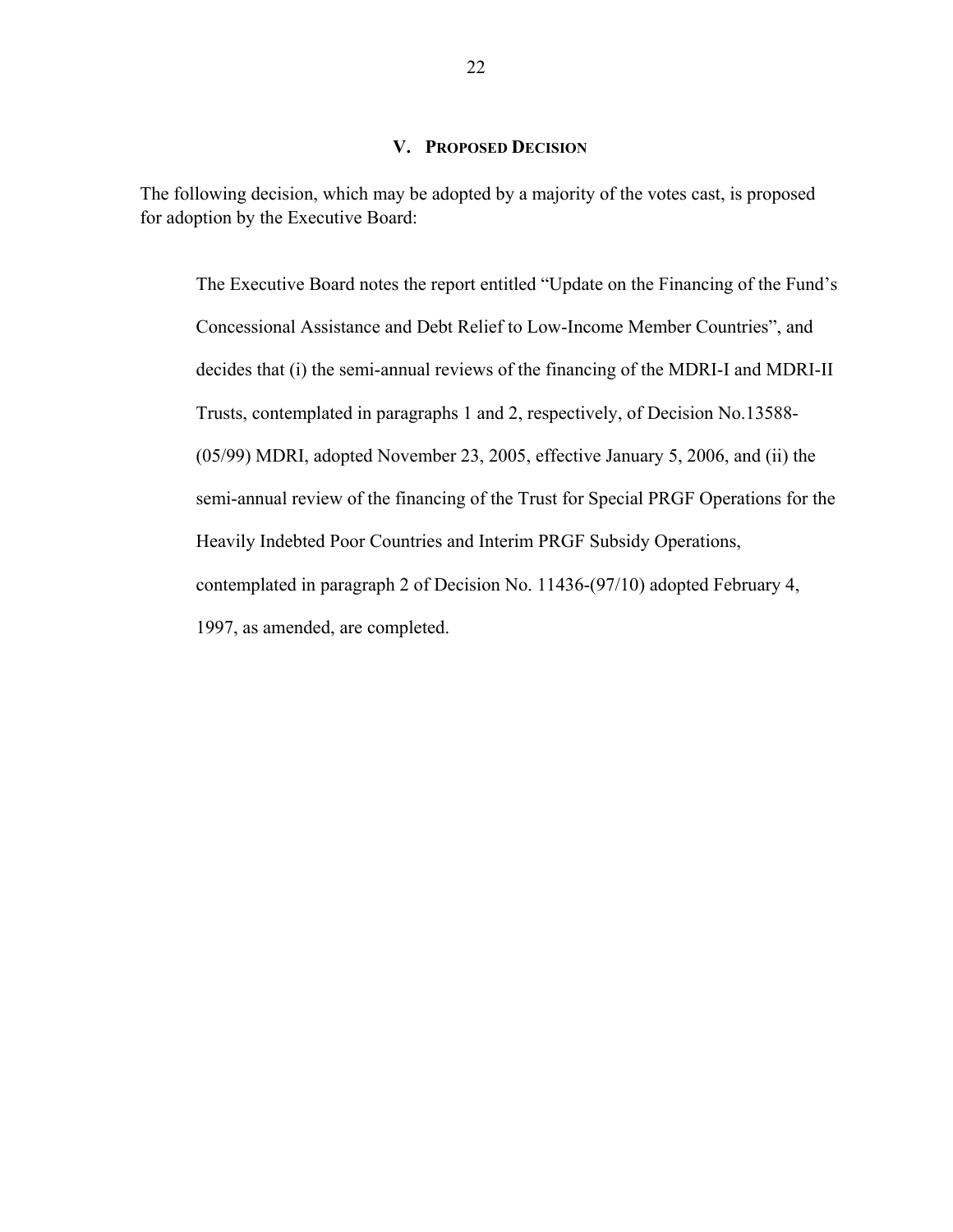|                                   |                          | PRGF-ESF Trust 1/2/                  | PRGF-HIPC Trust          |                     |                                       |                           |
|-----------------------------------|--------------------------|--------------------------------------|--------------------------|---------------------|---------------------------------------|---------------------------|
|                                   |                          | Subsidy contributions "as needed" 3/ |                          |                     | Subsidies and HIPC                    | Of which:                 |
|                                   | For<br>subsidization     | For MDRI<br>debt relief              | Total                    | Loan<br>commitments | grant contributions<br>"as needed" 3/ | Pending<br>"as needed" 3/ |
| <b>TOTAL</b>                      | 2,070.9                  | 1,120.0                              | 3,190.9                  | 15,759.7            | 1,562.3                               | 32.2                      |
| <b>Major industrial countries</b> | 1,299.9                  | 818.8                                | 2,118.7                  | 12,864.8            | 880.5                                 |                           |
| Canada                            | 128.2                    | 84.8                                 | 213.0                    | 700.0               | 48.8                                  |                           |
| France                            | 248.6                    | 116.4                                | 365.0                    | 2,900.0             | 82.2                                  | --                        |
| Germany                           | 112.7                    | 66.1                                 | 178.8                    | 2,750.0             | 127.2                                 |                           |
| Italy                             | 46.3                     | 84.4                                 | 130.7                    | 1,380.0             | 63.6                                  |                           |
| Japan                             | 399.8                    | 253.4                                | 653.2                    | 5,134.8             | 144.0                                 |                           |
| United Kingdom                    | 265.0                    | 155.4                                | 420.4                    |                     | 82.2                                  |                           |
| <b>United States</b>              | 99.3                     | 58.3                                 | 157.6                    | $\sim$              | 332.6                                 |                           |
| Other advanced countries          | 645.5                    | 250.4                                | 895.8                    | 2,452.8             | 299.7                                 |                           |
| Australia                         | 12.1                     | 3.7                                  | 15.8                     | --                  | 24.8                                  |                           |
| Austria                           | 60.0                     | Ξ.                                   | 60.0                     | $\overline{a}$      | 14.3                                  |                           |
| Belgium                           | 66.1                     | 39.5                                 | 105.6                    | 350.0               | 35.3                                  |                           |
| Denmark                           | 40.2                     | 23.6                                 | 63.8                     | 100.0               | 18.5                                  |                           |
| Finland                           | 25.8                     | 15.1                                 | 40.9                     | $\sim$              | 8.0                                   |                           |
| Greece                            | 22.7                     | 13.3                                 | 36.0                     | $\overline{a}$      | 6.3                                   |                           |
| Iceland                           | 2.6                      | 1.5                                  | 4.1                      | $\sim$              | 0.9                                   |                           |
| Ireland                           | 5.3                      | 2.4                                  | 7.6                      | $\overline{a}$      | 5.9                                   |                           |
|                                   |                          |                                      |                          |                     |                                       |                           |
| Israel                            | $\overline{\phantom{a}}$ | $\overline{a}$                       | $\overline{\phantom{a}}$ | $\overline{a}$      | 1.8                                   |                           |
| Korea                             | 39.1                     | 21.0                                 | 60.1                     | 92.7                | 15.9                                  | --                        |
| Luxembourg                        | 12.9                     | Ξ.                                   | 12.9                     |                     | 0.7                                   |                           |
| Netherlands                       | 128.5                    | Ξ.                                   | 128.5                    | 450.0               | 45.4                                  |                           |
| New Zealand                       | $\overline{\phantom{a}}$ | $\overline{a}$                       | $\sim$                   | ÷.                  | 1.7                                   |                           |
| Norway                            | 26.7                     | 15.7                                 | 42.3                     | 150.0               | 18.5                                  |                           |
| Portugal                          | 2.6                      | 1.4                                  | 4.0                      | $\overline{a}$      | 6.6                                   | $-$                       |
| San Marino                        | $\overline{a}$           | $\overline{a}$                       | $\overline{\phantom{a}}$ | --                  | 0.0                                   |                           |
| Singapore                         | 11.0                     | 6.5                                  | 17.5                     | $\sim$              | 16.5                                  |                           |
| Spain                             | 15.8                     | 3.1                                  | 18.9                     | 708.4               | 23.3                                  |                           |
| Sweden                            | 109.0                    | 65.0                                 | 174.0                    | $\sim$              | 18.3                                  | --                        |
| Switzerland                       | 65.2                     | 38.5                                 | 103.6                    | 601.7               | 37.0                                  | $\overline{a}$            |
| <b>Fuel exporting countries</b>   | 10.2                     | 6.1                                  | 16.3                     | 49.5                | 114.3                                 | 23.2                      |
| Algeria                           | Ξ.                       | Ξ.                                   | --                       |                     | 5.5                                   | μ.                        |
| Bahrain                           | $\overline{a}$           | $\overline{a}$                       | $\sim$                   | $\overline{a}$      | 0.9                                   | 0.9                       |
| Brunei Darussalam                 | $\overline{a}$           | $\overline{a}$                       | $\overline{a}$           | --                  | 0.1                                   | $\overline{a}$            |
| Gabon                             | $\sim$                   | Ξ.                                   | $\overline{a}$           | --                  | 2.5                                   | 1.9                       |
| Iran, Islamic Republic of         | 1.0                      | 0.6                                  | 1.5                      |                     | 2.2                                   | L.                        |
| Kuwait                            | Ξ.                       | Ξ.                                   | --                       | -−                  | 3.1                                   | Ξ.                        |
| Libya                             | $\overline{a}$           | $\overline{a}$                       | $\overline{a}$           | $\overline{a}$      | 7.3                                   | $\overline{a}$            |
| Nigeria                           | --                       | --                                   | --                       | --                  | 13.9                                  |                           |
| Oman                              | ш.                       | ä.                                   | $\sim$                   | $\overline{a}$      | 0.8                                   |                           |
| Qatar                             | ÷.                       | L.                                   | $\sim$                   |                     | 0.5                                   |                           |
| Saudi Arabia                      | 9.2                      | 5.5                                  | 14.7                     | 49.5                | 53.5                                  |                           |
| <b>United Arab Emirates</b>       | $\overline{a}$           |                                      | ۵.                       |                     | 3.8                                   |                           |
| Venezuela                         | $\overline{a}$           | Ξ.                                   | $\overline{a}$           |                     | 20.4                                  | 20.4                      |
|                                   |                          |                                      |                          |                     |                                       |                           |

#### Table 11. Summary of Bilateral Contributions to the PRGF-ESF and PRGF-HIPC Trusts (In millions of SDRs; as of end-2007)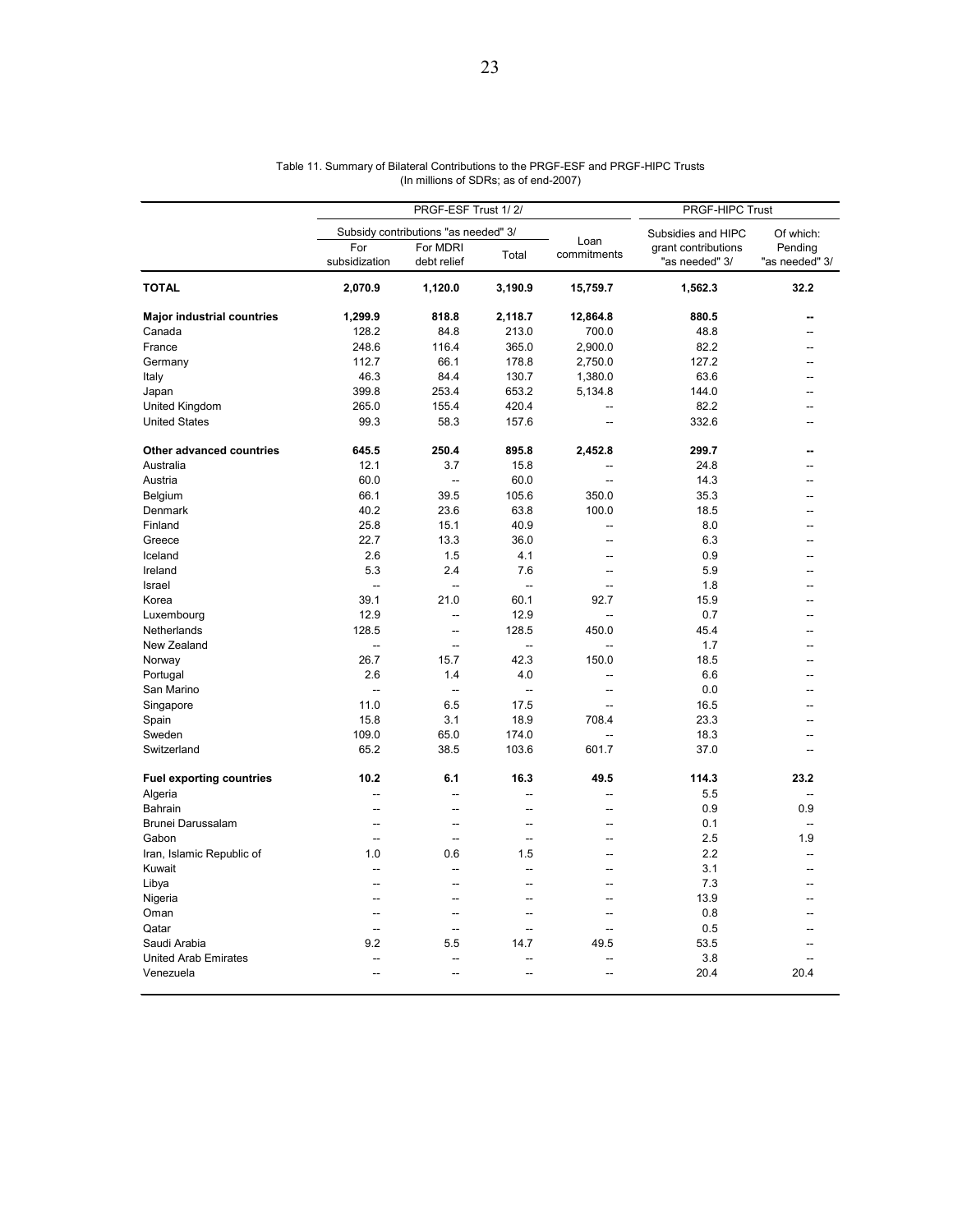|                                | PRGF-ESF Trust 1/2/      |                                      |                          |                | PRGF-HIPC Trust                       |                           |
|--------------------------------|--------------------------|--------------------------------------|--------------------------|----------------|---------------------------------------|---------------------------|
|                                |                          | Subsidy contributions "as needed" 3/ |                          | Loan           | Subsidies and HIPC                    | Of which:                 |
|                                | For<br>subsidization     | For MDRI<br>debt relief              | Total<br>committed       | commitments    | grant contributions<br>"as needed" 3/ | Pending<br>"as needed" 3/ |
| Other developing countries     | 103.6                    | 44.8                                 | 148.3                    | 355.6          | 224.7                                 | 9.1                       |
| Argentina                      | 19.6                     | 11.5                                 | 31.1                     | $\overline{a}$ | 16.2                                  | 6.4                       |
| Bangladesh                     | 0.5                      | 0.2                                  | 0.8                      | --             | 1.7                                   |                           |
| <b>Barbados</b>                | --                       | --                                   | Ξ.                       | ۵.             | 0.4                                   |                           |
| <b>Belize</b>                  | $\overline{\phantom{a}}$ | $\overline{\phantom{a}}$             | $\overline{\phantom{a}}$ | $\sim$         | 0.3                                   |                           |
| <b>Botswana</b>                | 1.0                      | 0.6                                  | 1.6                      |                | 6.4                                   |                           |
| <b>Brazil</b>                  | $\sim$                   | $\sim$                               | $\sim$                   | $\sim$         | 15.0                                  | --                        |
| Cambodia                       | $\overline{\phantom{a}}$ | $\overline{\phantom{a}}$             | Ξ.                       | $\overline{a}$ | 0.0                                   |                           |
| Chile                          | 2.2                      | 1.3                                  | 3.6                      | --             | 4.4                                   |                           |
| China                          | 9.6                      | 4.2                                  | 13.8                     | 200.0          | 19.7                                  |                           |
| Colombia                       | ÷.                       | ÷.                                   | L.                       | $\overline{a}$ | 0.9                                   |                           |
| Cyprus                         | Ξ.                       | Ξ.                                   | -−                       | ц.             | 0.8                                   | -−                        |
| Dominican Republic             | $\overline{a}$           | $\overline{a}$                       | $\overline{a}$           | $\overline{a}$ | 0.5                                   | 0.5                       |
| Egypt                          | 7.4                      | 4.3                                  | 11.7                     | 155.6          | 1.3                                   | --                        |
| Fiji                           | --                       | $\overline{\phantom{a}}$             | --                       | --             | 0.1                                   | $\overline{a}$            |
| Ghana                          | ÷.                       | Ξ.                                   | ÷.                       | $\sim$         | 0.5                                   | $\sim$                    |
| Grenada                        | Ξ.                       | Ξ.                                   | $\overline{a}$           | ц.             | 0.1                                   | 0.1                       |
| India                          | 11.8                     | Ξ.                                   | 11.8                     | $\sim$         | 22.9                                  | ÷.                        |
| Indonesia                      | 3.6                      | 2.1                                  | 5.8                      | --             | 8.2                                   | --                        |
| Jamaica                        | Ξ.                       | $\overline{\phantom{a}}$             | $\overline{a}$           | --             | 2.7                                   |                           |
| Lebanon                        | $\sim$                   | $\overline{\phantom{a}}$             | ÷.                       | $\sim$         | 0.4                                   | 0.4                       |
| Malaysia                       | 19.1                     | 11.2                                 | 30.2                     | --             | 12.7                                  | $\overline{a}$            |
| Maldives                       | $\overline{a}$           | $\overline{\phantom{a}}$             | $\overline{a}$           |                | 0.0                                   | 0.0                       |
| Malta                          | 0.9                      | 0.5                                  | 1.3                      | $\overline{a}$ | 1.1                                   | --                        |
| <b>Mauritius</b>               | --                       | $\overline{\phantom{a}}$             | Ξ.                       | --             | 0.1                                   | --                        |
| Mexico                         | Ξ.                       | Ξ.                                   | Ξ.                       |                | 54.5                                  |                           |
| Micronesia, F. S.              | $\overline{\phantom{a}}$ | $\overline{\phantom{a}}$             | $\overline{a}$           | $\overline{a}$ | 0.0                                   |                           |
| Morocco                        | 5.4                      | 3.2                                  | 8.5                      | --             | 1.6                                   |                           |
| Pakistan                       | 2.2                      | 0.3                                  | 2.6                      | $\sim$         | 3.4                                   | --                        |
| Paraguay                       | Ξ.                       | $\overline{\phantom{a}}$             | $\overline{a}$           | --             | 0.1                                   | --                        |
| Peru                           | Ξ.                       | Ξ.                                   | --                       | --             | 2.5                                   |                           |
| Philippines                    | $\overline{a}$           | $\overline{a}$                       | Ξ.                       | $\overline{a}$ | 6.7                                   | --                        |
| Samoa                          | Ξ.                       | Ξ.                                   | Ξ.                       | Ξ.             | 0.0                                   |                           |
| South Africa                   | Ξ.                       | Ξ.                                   | --                       | --             | 28.6                                  |                           |
| Sri Lanka                      | $\overline{a}$           | $\overline{a}$                       | $\overline{a}$           | $\overline{a}$ | 0.6                                   | --                        |
| St. Lucia                      | --                       | --                                   | --                       | $\overline{a}$ | 0.1                                   |                           |
| St. Vincent and the Grenadines | $\overline{a}$           | Ξ.                                   | --                       | $\sim$         | 0.1                                   |                           |
| Swaziland                      | $\sim$                   | Ξ.                                   | Ξ.                       | $\sim$         | 0.0                                   |                           |
| Thailand                       | 7.4                      | 4.4                                  | 11.9                     | $\overline{a}$ | 4.5                                   |                           |
| Tonga                          | $\overline{a}$           | $\overline{\phantom{a}}$             | $\overline{a}$           | $\sim$         | 0.0                                   | $\sim$                    |
| <b>Trinidad and Tobago</b>     | ÷.                       | ÷.                                   | ä.                       | ц.             | 1.6                                   | 1.6                       |
| Tunisia                        | 0.6                      | 0.3                                  | 0.9                      | --             | 1.5                                   |                           |
| Turkey                         | 11.4                     | $\overline{\phantom{a}}$             | 11.4                     | $\overline{a}$ | $\overline{a}$                        | --                        |
| Uruguay                        | 0.8                      | 0.5                                  | 1.3                      |                | 2.2                                   | $\sim$                    |
| Vanuatu                        |                          |                                      | Ξ.                       |                | 0.1                                   | 0.1                       |
| Vietnam                        | $\overline{a}$           | $\overline{a}$                       | $\overline{a}$           | $\overline{a}$ | 0.4                                   | $\overline{a}$            |

#### Table 11 (continued). Summary of Bilateral Contributions to the PRGF-ESF and PRGF-HIPC Trusts (In millions of SDRs; as of end-2007)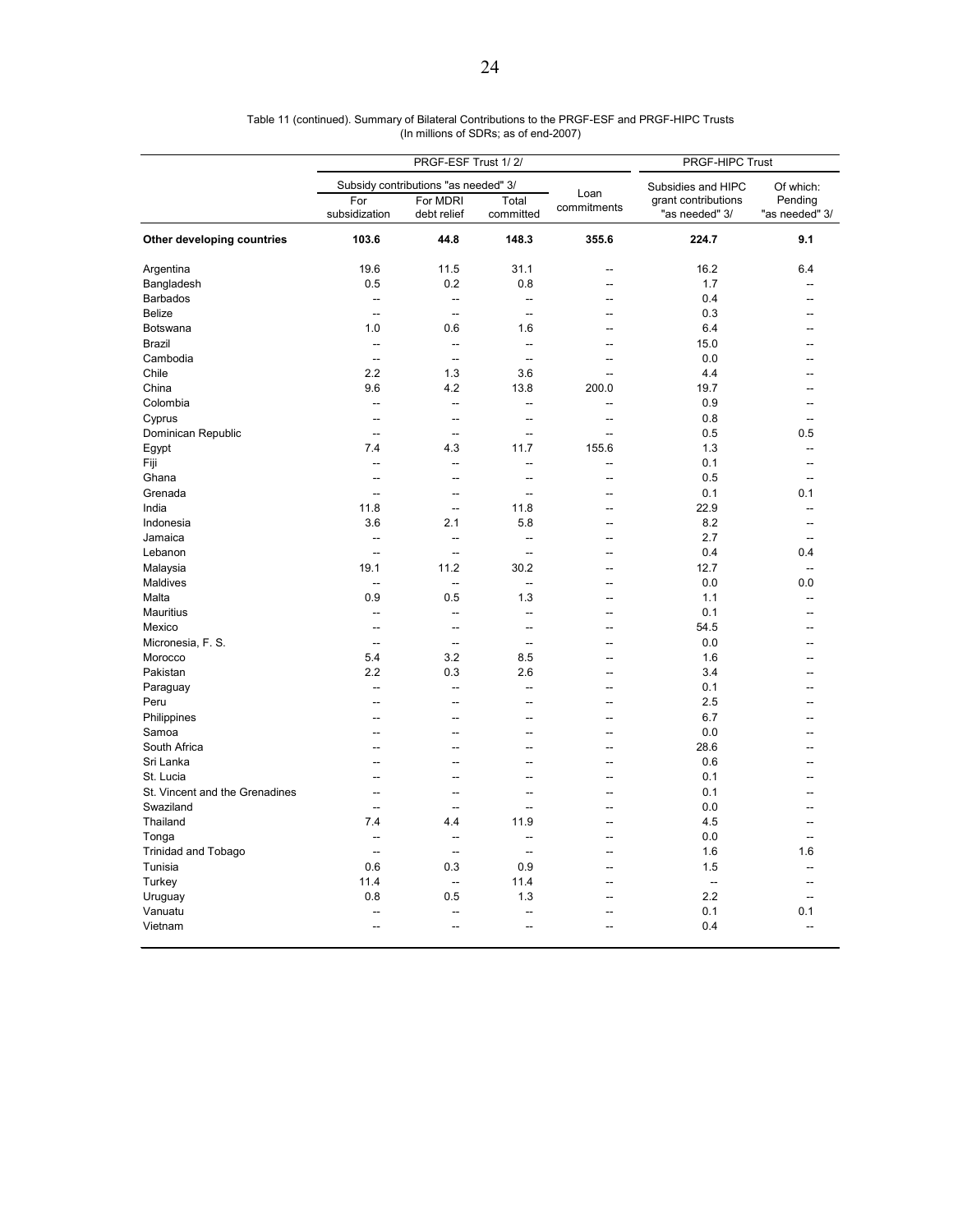|                                                                       |                      | PRGF-ESF Trust 1/2/                  | <b>PRGF-HIPC Trust</b> |             |                                       |                           |
|-----------------------------------------------------------------------|----------------------|--------------------------------------|------------------------|-------------|---------------------------------------|---------------------------|
|                                                                       |                      | Subsidy contributions "as needed" 3/ |                        | Loan        | Subsidies and HIPC                    | Of which:                 |
|                                                                       | For<br>subsidization | For MDRI debt<br>relief              | Total<br>committed     | commitments | grant contributions<br>"as needed" 3/ | Pending<br>"as needed" 3/ |
| <b>Countries in transition</b>                                        | 11.8                 |                                      | 11.8                   |             | 42.9                                  |                           |
| Croatia                                                               |                      |                                      |                        |             | 0.4                                   |                           |
| Czech Republic                                                        | 11.8                 | --                                   | 11.8                   |             | 4.1                                   |                           |
| Estonia                                                               | --                   |                                      |                        |             | 0.5                                   |                           |
| Hungary                                                               | --                   |                                      | --                     |             | 6.0                                   |                           |
| Latvia                                                                | --                   |                                      | --                     |             | 1.0                                   |                           |
| Poland                                                                | --                   |                                      |                        |             | 12.0                                  |                           |
| <b>Russian Federation</b>                                             |                      |                                      |                        |             | 14.6                                  |                           |
| Slovak Republic                                                       |                      |                                      |                        |             | 4.0                                   |                           |
| Slovenia                                                              |                      |                                      |                        | --          | 0.4                                   |                           |
| Memorandum Item:<br><b>OPEC Fund for International</b><br>Development |                      |                                      |                        | 37.0        |                                       |                           |

#### Table 11 (concluded). Summary of Bilateral Contributions to the PRGF-ESF and PRGF-HIPC Trusts (In millions of SDRs; as of end-2007)

\* Less than SDR 5,000.

1/ Subsidy contributions of Bangladesh, Belgium, Czech Republic, India, Luxembourg, Netherlands, Saudi Arabia, Sweden, and Thailand are held in the PRGF Subsidy Account. Tunisia's contribution is held in both PRGF Subsidy Account and ESF Subsidy Account. All other countries' contributions are held in the PRGF-ESF Subsidy Account.

2/ Excludes the G-8 commitment of SDR 100 million in end-2005 NPV terms and new ESF subsidy contributions.

3/ Estimated values of total contributions include forthcoming contributions that are not yet received. The term "as needed" refers to the nominal sum of concessional assistance taking into account the profile of subsidy needs associated with PRGF lending and the provision of HIPC assistance, respectively.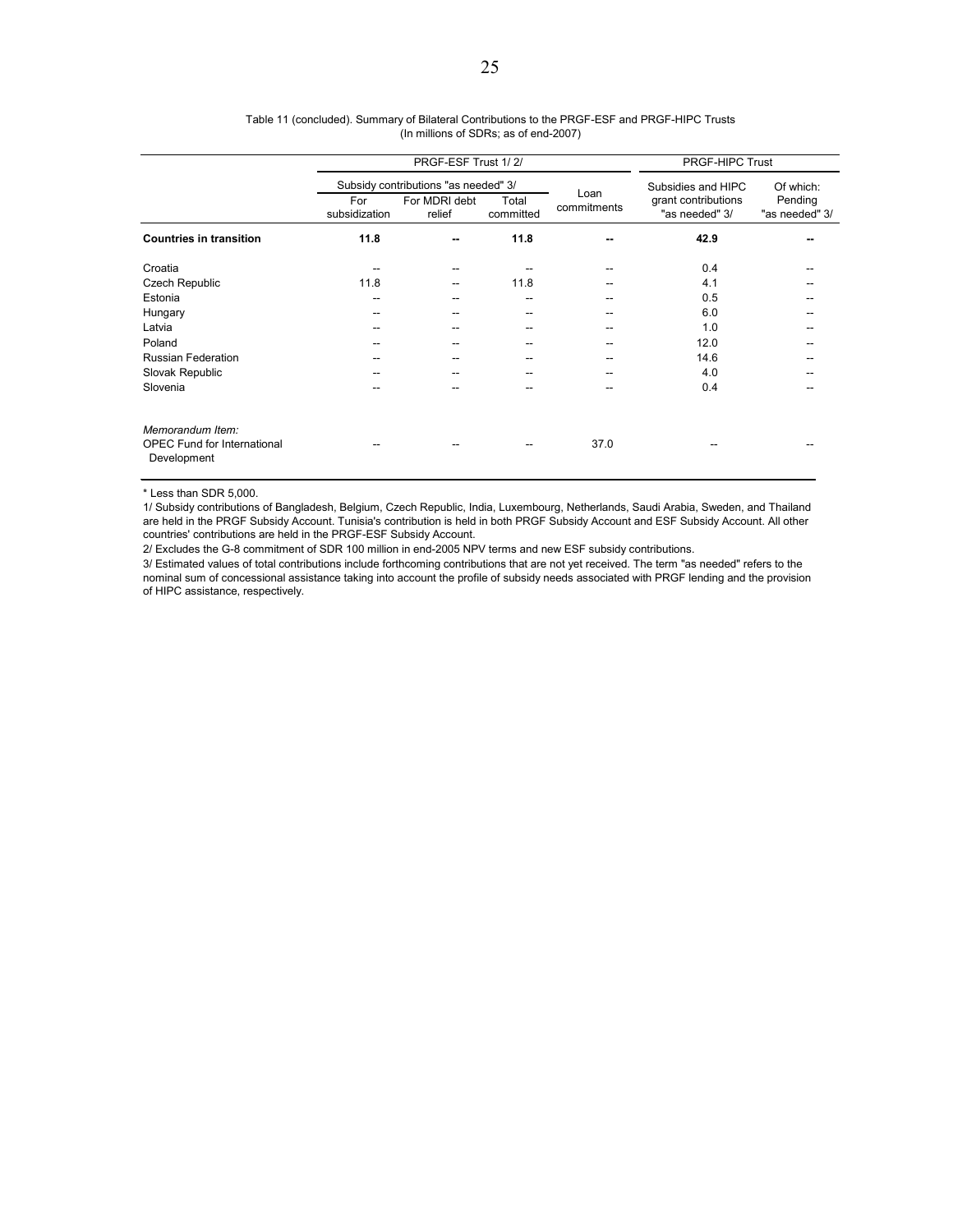| Table 12. PRGF-ESF Trust-Subsidy Agreements 1/ |  |
|------------------------------------------------|--|
| (In millions of SDRs; as of end-December 2007) |  |

|                                                    | Effective date of |                             |        | Deposit/Investment Amount |                          |                   | Maturity            |
|----------------------------------------------------|-------------------|-----------------------------|--------|---------------------------|--------------------------|-------------------|---------------------|
|                                                    | agreement         | Vehicle 2/                  | Agreed | Received                  | Outstanding              | Rate<br>(percent) | (years)             |
| Austria                                            |                   |                             |        |                           |                          |                   |                     |
| Austrian National Bank                             | Jun. 8, 1988      | Admin. Account              | 60.0   | 60.0                      | $\overline{a}$           | 0.5               | $5\frac{1}{2} - 10$ |
| Austrian National Bank                             | Apr. 19, 1994     | Admin. Account              | 50.0   | 50.0                      | $\sim$                   | 0.5               | $5\frac{1}{2} - 10$ |
| <b>Belgium</b>                                     |                   |                             |        |                           |                          |                   |                     |
| National Bank of Belgium                           | Jun. 30, 1989     | Admin. Account              | 100.0  | 100.0                     | $\overline{a}$           | 0.5               | 10                  |
| National Bank of Belgium                           | Apr. 21, 1994     | Admin. Account              | 80.0   | 80.0                      | $\overline{a}$           | 0.5               | 10                  |
| <b>Botswana</b>                                    |                   |                             |        |                           |                          |                   |                     |
| Bank of Botswana 3/4/                              | Jun. 30, 1994     | Admin, Account              | 6.9    | 6.9                       | Ξ.                       | 2.0               | 10                  |
| Chile                                              |                   |                             |        |                           |                          |                   |                     |
| Banco Central de Chile                             | Aug. 24, 1994     | Admin. Account              | 15.0   | 15.0                      | $\overline{a}$           | 0.5               | 5                   |
| Greece                                             |                   |                             |        |                           |                          |                   |                     |
| <b>Bank of Greece</b>                              | Nov. 30, 1988     | Admin. Account              | 35.0   | 35.0                      |                          | 0.5               | $5\frac{1}{2}$ -10  |
| <b>Bank of Greece</b>                              | Apr. 22, 1994     | Admin, Account              | 35.0   | 35.0                      | $\overline{a}$           | 0.5               | $5\frac{1}{2} - 10$ |
| Indonesia                                          |                   |                             |        |                           |                          |                   |                     |
| Bank Indonesia 5/                                  | Jun. 23, 1994     | Admin. Account              | 25.0   | 25.0                      | $\sim$                   | $\overline{a}$    | 10                  |
| Iran, Islamic Republic of                          |                   |                             |        |                           |                          |                   |                     |
| Central Bank of Iran                               | May 24, 1994      | Admin. Account              | 5.0    | 5.0                       |                          | 0.5               | 10                  |
| Malaysia                                           |                   |                             |        |                           |                          |                   |                     |
| Bank Negara Malaysia                               | May 17, 1988      | Subsidy Account             | 40.0   | 40.0                      |                          | 0.5               | 10                  |
| Bank Negara Malaysia 4/                            | Jun. 30, 1994     | Subsidy Account             | 40.0   | 40.0                      | --                       | 2.0               | 10                  |
| <b>Malta</b>                                       |                   |                             |        |                           |                          |                   |                     |
| Central Bank of Malta                              | Dec. 13, 1989     | Subsidy Account             | 1.4    | 1.4                       | $\overline{a}$           | 0.5               | 13                  |
| Central Bank of Malta                              | May 27, 1994      | PRGF-ESF                    | 1.4    | 1.4                       | $\sim$                   | 0.5               | 13                  |
|                                                    |                   | Subsidy Account             |        |                           |                          |                   |                     |
| Pakistan                                           |                   |                             |        |                           |                          |                   |                     |
| State Bank of Pakistan 6/                          | Apr. 21, 1994     | PRGF-ESF<br>Subsidy Account | 10.0   | 9.3                       | 9.3                      | 0.5               | 16                  |
|                                                    |                   |                             |        |                           |                          |                   |                     |
| Portugal<br>Banco do Portugal                      | May 5, 1994       | Admin, Account              | 13.1   | 13.1                      | 1.3                      | 0.5               | $6 - 10$            |
|                                                    |                   |                             |        |                           |                          |                   |                     |
| Saudi Arabia<br>The Saudi Fund for Development and | April 11, 2006    | PRGF-ESF                    | 132.6  | 38.2                      | 38.2                     | 0.5               | 15%                 |
| the Kingdom of Saudi Arabia 7/                     |                   | Subsidy Account             |        |                           |                          |                   |                     |
|                                                    |                   |                             |        |                           |                          |                   |                     |
| Singapore<br>Monetary Authority of Singapore       | Nov. 4, 1988      | Subsidy Account             | 40.0   | 40.0                      |                          | 2.0               | 10                  |
| Monetary Authority of Singapore 4/                 | May 20, 1994      | Subsidy Account             | 40.0   | 40.0                      | $\sim$                   | 2.0               | 10                  |
| Spain                                              |                   |                             |        |                           |                          |                   |                     |
| Government of Spain 8/                             | Feb. 8, 1995      | PRGF-ESF                    | 60.3   | 35.3                      | 22.2                     | 0.5               | 10                  |
|                                                    |                   | Subsidy Account             |        |                           |                          |                   |                     |
| Thailand                                           |                   |                             |        |                           |                          |                   |                     |
| Bank of Thailand                                   | Jun. 14, 1988     | Subsidy Account             | 20.0   | 20.0                      |                          | 2.0               | 10                  |
| Bank of Thailand                                   | Apr. 22, 1994     | Subsidy Account             | 40.0   | 40.0                      | $\overline{a}$           | 2.0               | 10                  |
| <b>Trinidad and Tobago</b>                         |                   |                             |        |                           |                          |                   |                     |
| Government of Trinidad and Tobago                  | Dec. 7, 2006      | PRGF-ESF                    | 3.0    | 3.0                       | 3.0                      | 1.0               | 10                  |
|                                                    |                   | Subsidy Account             |        |                           |                          |                   |                     |
| Tunisia                                            |                   |                             |        |                           |                          |                   |                     |
| Banque Centrale de Tunisie 9/                      | May 4, 1994       | Subsidy Account             | 3.6    | 3.6                       | $\overline{\phantom{a}}$ | 0.5               | 10                  |
| Uruguay                                            |                   |                             |        |                           |                          |                   |                     |
| Banco Central del Uruguay 10/                      | Jul. 7, 1994      | Subsidy Account             | 7.2    | 7.2                       |                          |                   | 10                  |
|                                                    |                   |                             |        |                           |                          |                   |                     |
| Total                                              |                   |                             | 864.4  | 744.4                     | 74.0                     |                   |                     |

1/ Subsidy contributions to the PRGF-ESF Trust result from the difference between the investment income on contributions and the below market rate of interest paid to contributors.

2/ In January 2006, the original PRGF Subsidy Account was renamed as the PRGF-ESF Subsidy Account, and two new subsidy accounts, the ESF Subsidy Account and the PRGF Subsidy Account, were established. For deposits/investments that have not yet expired, the current name of the account is presented. For deposits/investments that have been repaid, the old name of Subsidy Account is kept.

3/ Equivalent of US\$10 million (at the exchange rate of June 29, 1994).

4/ The Fund made early repayments to Botswana, Malaysia, and Singapore on March 1, 2004.

5/ Interest rate paid is equivalent to the return on investment by the Fund on this deposit (net of any costs), less 2.0 percent per annum. If the interest rate obtained is less than 2.0 per annum, the deposit shall bear zero interest.

6/ All the deposits will be repaid together at the end of sixteen years after the date of the first deposit.

7/ Including (i) a new investment of SDR 38.2 million; and (ii) a rollover of two investments of SDR 49.8 million and SDR 27.9 million and of the deposit of SDR 16.7 million from the PRGF-HIPC Trust upon their maturities in 2011, 2011-14, and 2018, respectively.

8/ The investment coincides with the repayment of each of the first nine (out of ten) semiannual installments of a drawing of the PRGF-ESF Trust loan of SDR 67 million from the Government of Spain (the Instituto de Crédito Oficial).

9/ Equivalent of US\$5 million (at the exchange rate of May 11, 1994).

10/ Interest rate paid is equivalent to the return on this investment by the Fund (net of any costs), less 2.6 percent per annum. If the interest rate obtained by the Fund is 2.6 percent per annum or less, the investment shall bear zero interest.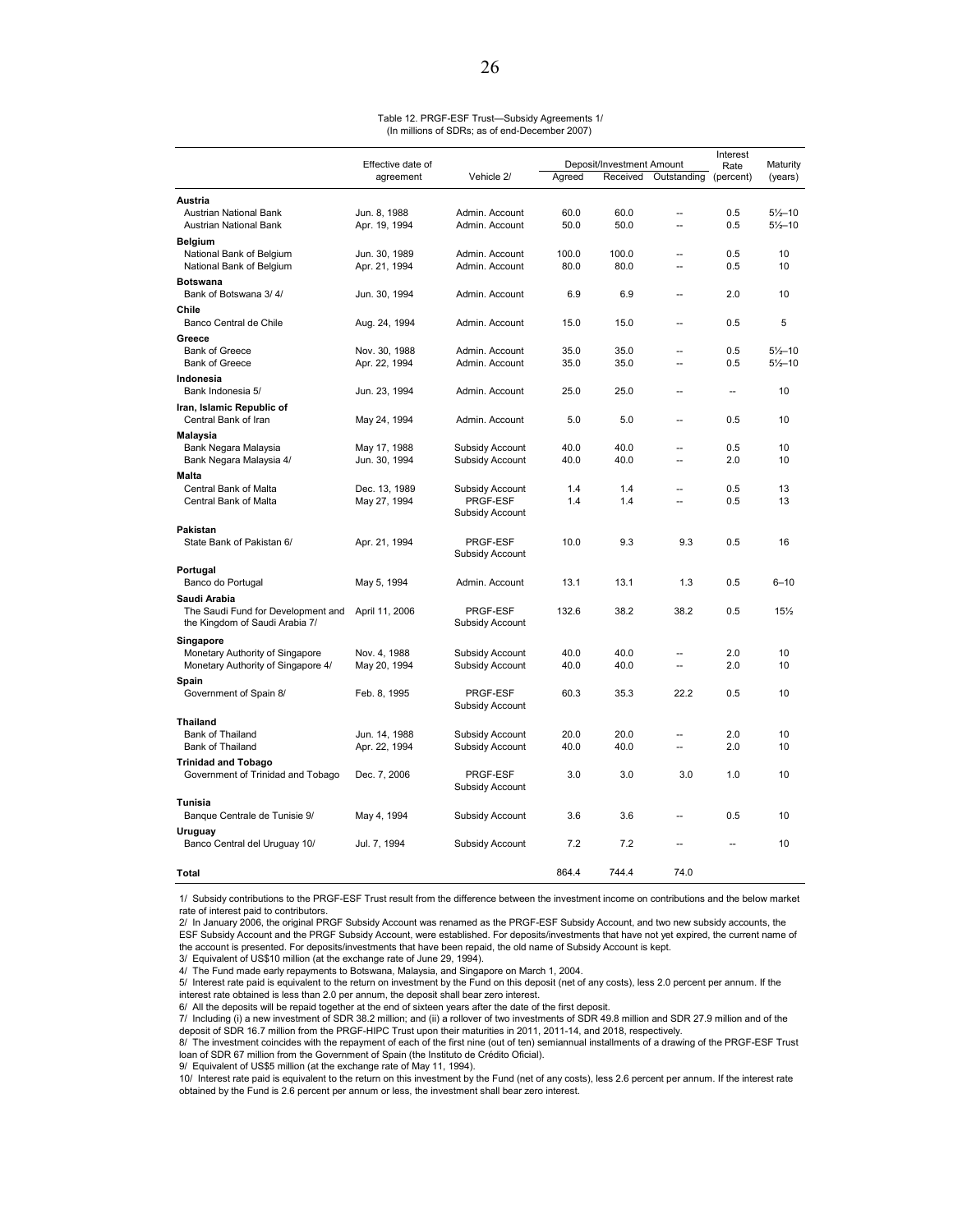Table 13. PRGF-ESF Trust—Loan Agreements (In millions of SDRs; as of end-December 2007)

|                                                                              | Effective date                 | <b>Expiration date</b>         | Loan           | <b>Amount Disbursed</b> |                             | Early repayment related | Amount          |
|------------------------------------------------------------------------------|--------------------------------|--------------------------------|----------------|-------------------------|-----------------------------|-------------------------|-----------------|
|                                                                              | of agreement                   | for drawings                   | commitments    | Amount                  | In percent of<br>commitment | to the MDRI             | outstanding     |
| <b>Belgium</b>                                                               |                                |                                |                |                         |                             |                         |                 |
| National Bank of Belgium 1/                                                  | Jul. 2, 1999                   | Dec. 31, 2014                  | 350.0          | 257.8                   | 73.7                        | 163.0                   | 72.3            |
| Canada                                                                       |                                |                                |                |                         |                             |                         |                 |
| Government of Canada                                                         | Feb. 22, 1989                  | Dec. 31, 1997                  | 300.0          | 300.0                   | 100.0                       | 16.1                    |                 |
| Government of Canada                                                         | May 9, 1995                    | Dec. 31, 2005                  | 400.0          | 400.0                   | 100.0                       | 110.1                   | 198.2           |
| China                                                                        |                                |                                |                | 189.0                   |                             |                         | 85.0            |
| Government of China 1/                                                       | Jul. 05, 1994                  | Dec. 31, 2014                  | 200.0          |                         | 94.5                        | 49.0                    |                 |
| <b>Denmark</b><br>National Bank of Denmark                                   | May 3, 2000                    | Dec. 31, 2003                  | 100.0          | 100.0                   | 100.0                       | 100.0                   | ٠.              |
| Egypt                                                                        |                                |                                |                |                         |                             |                         |                 |
| Central Bank of Egypt 1/                                                     | Jun. 13, 1994                  | Dec. 31, 2014                  | 155.6          | 104.1                   | 66.9                        | 21.9                    | 27.5            |
|                                                                              |                                |                                |                |                         |                             |                         |                 |
| France                                                                       |                                |                                | 800.0          | 800.0                   | 100.0                       | $\sim$                  | $\sim$          |
| Agence Française de Développement 2/<br>Agence Française de Développement 2/ | Apr. 05, 1988<br>Jan. 03, 1995 | Dec. 31, 1997<br>Dec. 31, 2005 | 750.0          | 750.0                   | 100.0                       | $\sim$                  | 329.4           |
| Agence Française de Développement 1/2/                                       | Dec. 17, 1999                  | Dec. 31, 2014                  | 1,350.0        | 604.9                   | 44.8                        | 376.1                   | 228.7           |
| Germany                                                                      |                                |                                |                |                         |                             |                         |                 |
| Kreditanstalt für Wiederaufbau                                               | Mar. 31, 1989                  | Dec. 31, 1997                  | 700.0          | 700.0                   | 100.0                       | 19.7                    | ä.              |
| Kreditanstalt für Wiederaufbau                                               | May 17, 1995                   | Dec. 31, 2005                  | 700.0          | 700.0                   | 100.0                       | 313.0                   | 164.3           |
| Kreditanstalt für Wiederaufbau 1/                                            | Jun. 19, 2000                  | Dec. 31, 2009                  | 1,350.0        | 377.3                   | 27.9                        | 180.6                   | 190.9           |
| Italy                                                                        |                                |                                |                |                         |                             |                         |                 |
| Bank of Italy 3/                                                             | Oct. 04, 1990                  | Dec. 31, 1997                  | 370.0          | 370.0                   | 100.0                       | 11.7                    | $\sim$          |
| Bank of Italy 3/<br>Bank of Italy 1/                                         | May. 29, 1998<br>Mar. 1, 2000  | Dec. 31, 2005<br>Dec. 31, 2014 | 210.0<br>800.0 | 210.0<br>497.9          | 100.0<br>62.2               | 170.9<br>63.5           | $\sim$<br>414.5 |
|                                                                              |                                |                                |                |                         |                             |                         |                 |
| Japan<br>Japan Bank for International Cooperation 4/                         | Apr. 12, 1988                  | Dec. 31, 1997                  | 2,200.0        | 2,200.0                 | 100.0                       | $\sim$                  |                 |
| Japan Bank for International Cooperation 1/4/                                | Oct. 05, 1994                  | Dec. 31, 2014                  | 2,934.8        | 2,704.5                 | 92.2                        | $\sim$                  | 1.931.2         |
| Korea                                                                        |                                |                                |                |                         |                             |                         |                 |
| Bank of Korea                                                                | Apr. 20 1989                   | Dec. 31, 1997                  | 65.0           | 65.0                    | 100.0                       | 0.3                     | ٠.              |
| Bank of Korea                                                                | Jun. 20, 1994                  | Dec. 31, 2005                  | 27.7           | 27.7                    | 100.0                       | 20.0                    |                 |
| <b>Netherlands</b>                                                           |                                |                                |                |                         |                             |                         |                 |
| Bank of the Netherlands 1/                                                   | Sep. 29, 1999                  | Dec. 31, 2014                  | 450.0          | 217.6                   | 48.4                        | 55.2                    | 157.4           |
| Norway                                                                       |                                |                                |                |                         |                             |                         |                 |
| Bank of Norway                                                               | Apr. 14, 1988                  | Dec. 31, 1997                  | 90.0           | 90.0                    | 100.0                       | 2.7                     |                 |
| Bank of Norway                                                               | Jun. 16, 1994                  | Dec. 31, 2005                  | 60.0           | 60.0                    | 100.0                       | 32.5                    |                 |
| OPEC Fund for International Development 5/                                   | Dec. 20, 1994                  | Dec. 31, 2005                  | 37.0           | 37.0                    | 100.0                       | 25.7                    |                 |
| Spain                                                                        |                                |                                |                |                         |                             |                         |                 |
| Bank of Spain 6/                                                             | Jun. 20, 1988                  | Jun. 30, 1993                  | 216.4          | 216.4                   | 100.0                       | $\overline{a}$          |                 |
| Government of Spain                                                          | Feb. 08, 1995                  | Dec. 31, 2005                  | 67.0           | 67.0                    | 100.0                       |                         | 30.2            |
| Bank of Spain 1/                                                             | Feb. 14, 2000                  | Dec. 31, 2014                  | 425.0          | 154.9                   | 36.5                        | 41.4                    | 113.5           |
| <b>Switzerland</b>                                                           |                                |                                |                |                         |                             |                         |                 |
| Swiss Confederation 7/                                                       | Dec. 23, 1988                  | Dec. 31, 1997                  | 200.0          | 200.0                   | 100.0                       |                         |                 |
| Swiss National Bank 1/                                                       | Jun. 22, 1995                  | Dec. 31, 2014                  | 401.7          | 279.5                   | 69.6                        | 44.7                    | 153.3           |
| Subtotal                                                                     |                                |                                | 15,710.2       | 12,680.6                | 80.7                        | 1,818.0                 | 4,096.4         |
| <b>Associated Agreement -</b>                                                |                                |                                |                |                         |                             |                         |                 |
| Saudi Fund for Development (SFD)                                             | Feb. 27, 1989                  | 8/<br>$\overline{a}$           | 49.5           | 49.5                    | 100.0                       |                         |                 |
| Total Loan and Associated Loan Agreements 9/                                 |                                |                                | 15.759.7       | 12.730.1                | 80.8                        | 1.818.0                 | 4.096.4         |

1/ Including additional loan commitments for interim PRGF operations.

2/ Before April 17, 1998, known as Caisse Française de Développement. 3/ In late 1999, the Bank of Italy replaced the Ufficio Italiano dei Cambi as lender to the PRGF Trust.

4/ On October 1, 1999, the Export-Import Bank of Japan merged with the Overseas Economic Cooperation Fund and became the Japan Bank for International Cooperation.

5/ The loan commitment is for the SDR equivalent of US\$50 million.

6/ The original loan commitment of the Bank of Spain was SDR 220 million; however, only SDR 216.4 million was drawn and disbursed by the expiration date for drawings.<br>7/ The full loan commitment of SDR 200 million was draw

9/ Any mismatch of outstanding resources between the amount owed by PRGF borrowers and the amount owed to PRGF lenders arises because of mismatches in timing between drawdowns from lenders to the Trust and disbursements of PRGF loans to borrowers.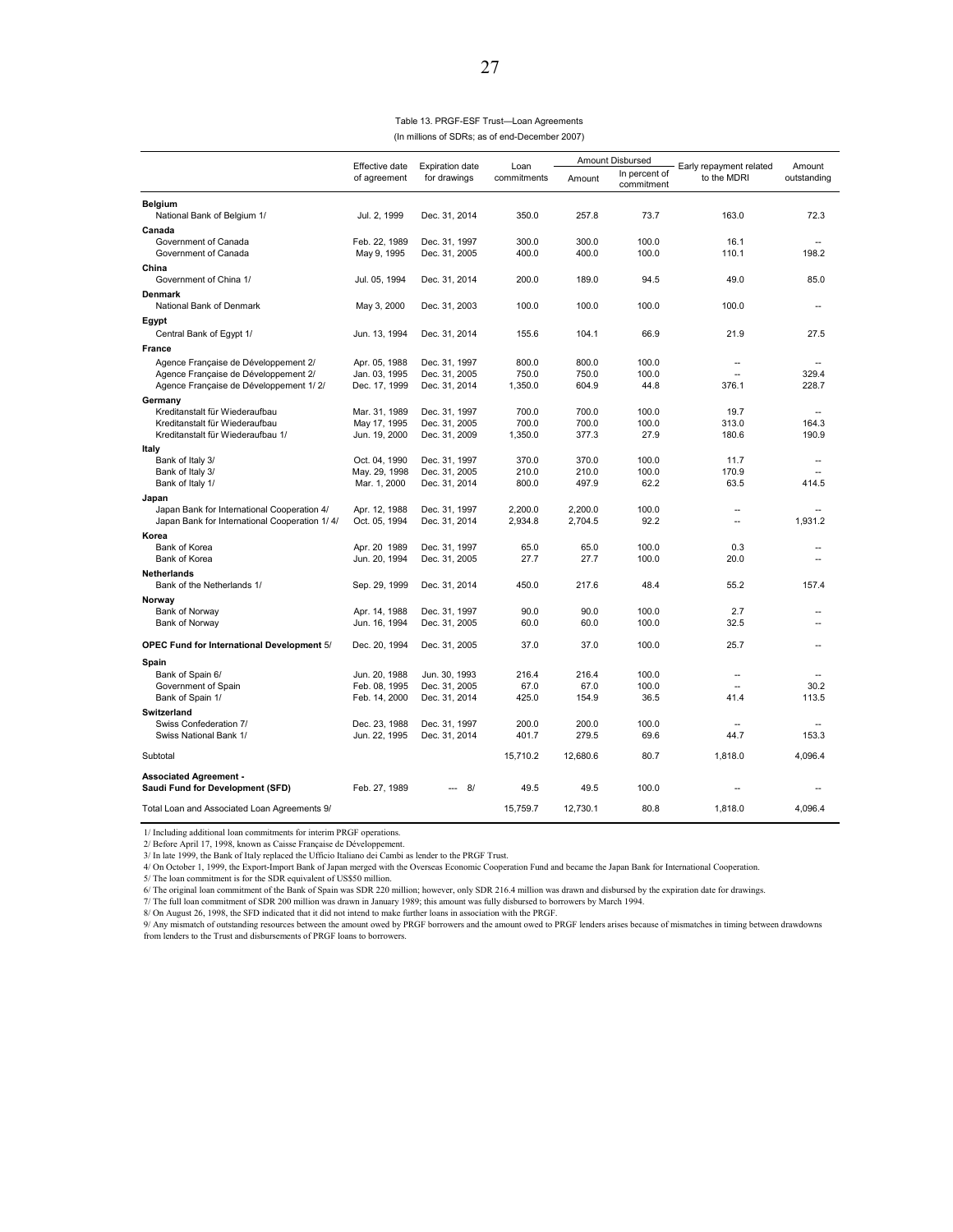|                             | Commitments |
|-----------------------------|-------------|
| <b>Total (102)</b>          | 547.2       |
| G-8 countries (8)           | 326.7       |
| Canada                      | 11.4        |
| France                      | 26.0        |
| Germany                     | 44.5        |
| Italy                       | 21.4        |
| Japan                       | 47.4        |
| Russian Federation          | 35.4        |
| United Kingdom              | 20.8        |
| <b>United States</b>        | 119.7       |
| Other FTP participants (34) | 146.9       |
| Australia                   | 4.1         |
| Austria                     | 4.9         |
| Belgium                     | 7.6         |
| <b>Botswana</b>             | 0.2         |
| China                       | 12.7        |
| Cyprus                      | 0.2         |
| Czech Republic              | 2.2         |
| <b>Denmark</b>              | 3.8         |
| Finland                     | 2.9         |
| Greece                      | 1.3         |
| Hungary                     | 5.6         |
| India                       | 11.2        |
| Ireland                     | 2.1         |
| Israel                      | 1.1         |
| Kazakhstan                  | 1.0         |
| Korea                       | 7.1         |
| Kuwait                      | 2.8         |
| Luxembourg                  | 0.4         |
| Malaysia                    | 3.6         |
| Mauritius                   | 0.2         |
| Mexico                      | 7.7         |
| Netherlands                 | 11.1        |
| New Zealand                 | 1.1         |
| Norway                      | 6.1         |
| Poland                      | 3.7         |
|                             |             |

Table 14. Commitments to Finance the Cost of IMF's Debt Relief to Liberia (In millions of SDRs)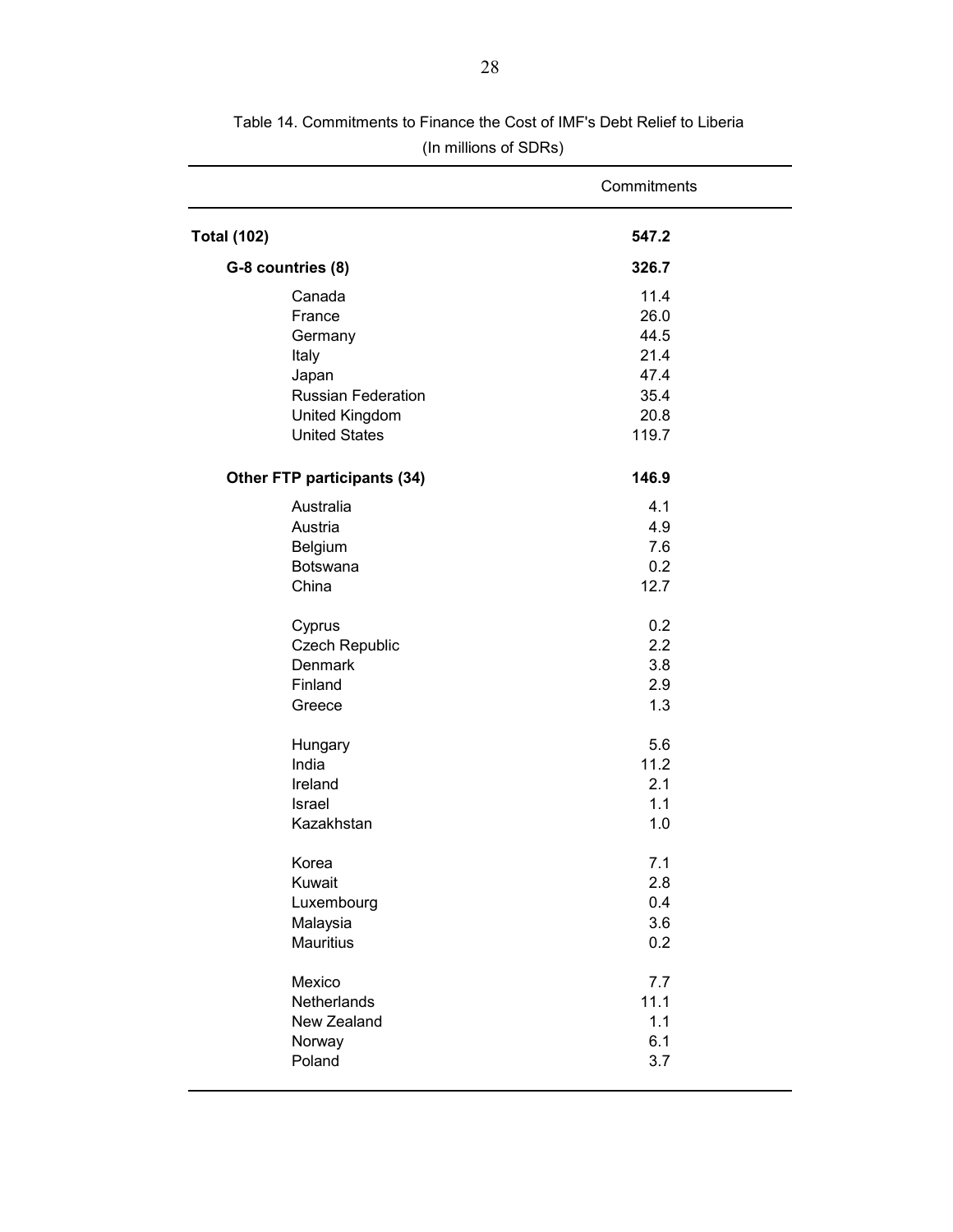|                          | Commitments |
|--------------------------|-------------|
| Portugal                 | 2.9         |
| Saudi Arabia             | 11.2        |
| Singapore                | 2.0         |
| Slovak Republic          | 1.6         |
| Slovenia                 | 0.5         |
| Spain                    | 10.7        |
| Sweden                   | 5.1         |
| Switzerland              | 6.3         |
| Thailand                 | 1.8         |
| Non-FTP countries (60)   | 73.7        |
| Albania                  | 0.1         |
| Algeria                  | 1.9         |
| Angola*                  | 0.0         |
| Argentina                | 5.2         |
| Armenia*                 | 0.0         |
| <b>Belize</b>            | 0.1         |
| <b>Brazil</b>            | 16.9        |
| <b>Bulgaria</b>          | 1.8         |
| <b>Burkina Faso</b>      | 0.1         |
| Burundi *                | 0.0         |
| Cambodia *               | 0.0         |
| Cameroon                 | 0.6         |
| Central African Republic | 0.1         |
| Chad*                    | 0.0         |
| Congo, Dem. Rep. of      | 2.8         |
| Côte d'Ivoire            | 1.8         |
| Croatia                  | 0.5         |
| Dominica *               | 0.0         |
| Egypt                    | 1.2         |
| Estonia                  | 0.2         |
| Gabon                    | 0.6         |
| Gambia                   | 0.1         |
| Ghana                    | 1.3         |
| Guinea                   | 0.1         |
| Guinea-Bissau*           | 0.0         |
| Iceland                  | 0.1         |
| Indonesia                | 5.1         |
| Iran *                   | 0.0         |
| Jamaica                  | 2.1         |
| Kenya                    | 0.8         |
|                          |             |

Table 14 (continued). Commitments to Finance the Cost of IMF's Debt Relief to Liberia (In millions of SDRs)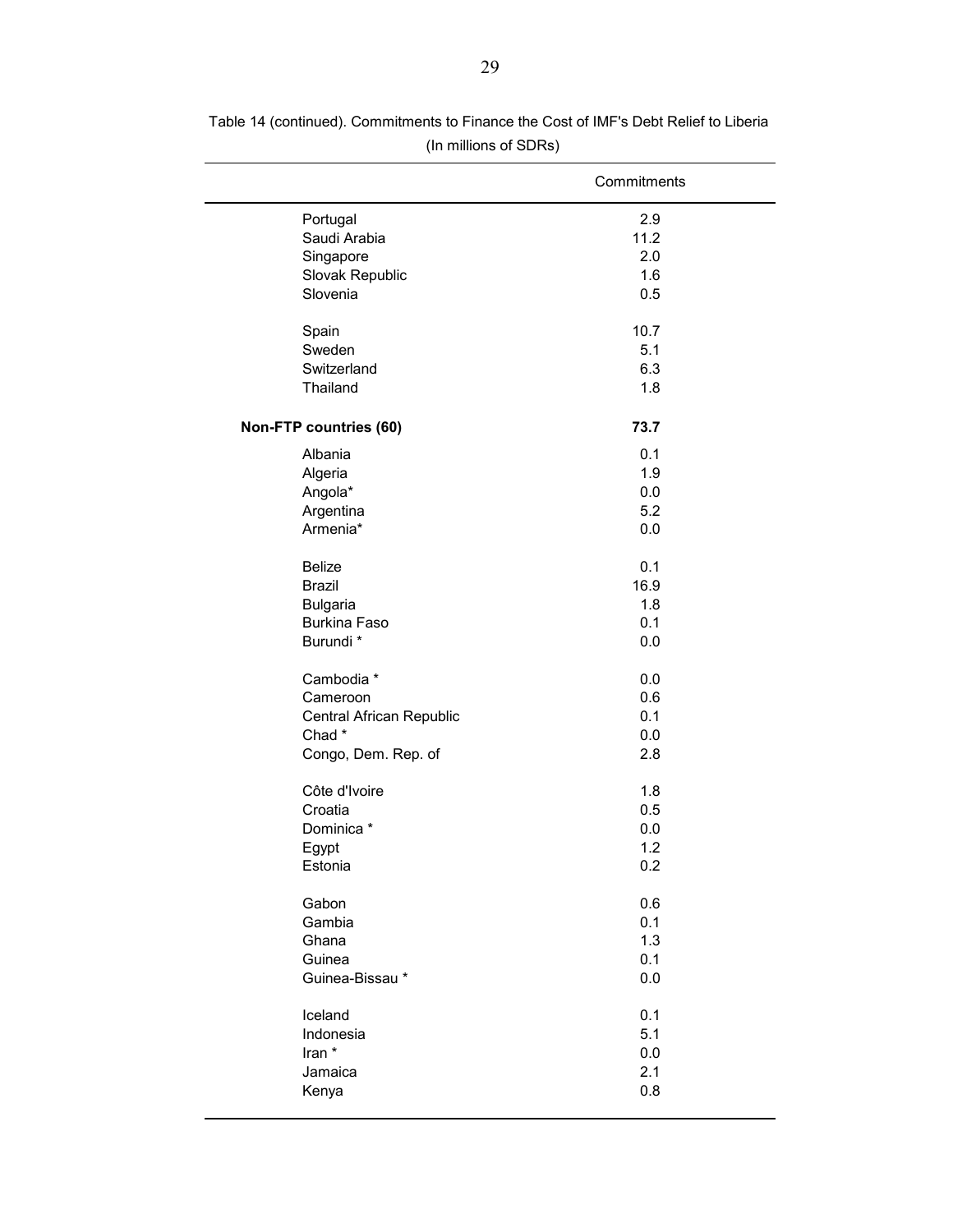|                                                | Commitments |
|------------------------------------------------|-------------|
| Latvia                                         | 0.3         |
| Lesotho <sup>*</sup>                           | 0.0         |
| Liberia                                        | 2.1         |
| Libya                                          | 4.5         |
| Lithuania                                      | 0.7         |
| Macedonia                                      | 0.1         |
| Madagascar                                     | 0.3         |
| Malawi                                         | 0.2         |
| Mali                                           | 0.2         |
| Malta                                          | 0.4         |
| Mauritania                                     | 0.2         |
| Morocco                                        | 2.3         |
| Namibia *                                      | 0.0         |
| Nepal                                          | 0.1         |
| Nicaragua                                      | 0.1         |
| Pakistan                                       | 6.1         |
| Papua New Guinea                               | 0.4         |
| Philippines                                    | 1.6         |
| Romania                                        | 1.6         |
| Rwanda                                         | 0.1         |
| Samoa*                                         | 0.0         |
| Senegal *                                      | 0.0         |
| Sierra Leone                                   | 0.4         |
| South Africa                                   | 1.8         |
| Sri Lanka                                      | 1.7         |
| <b>Togo</b>                                    | 0.1         |
| Ukraine                                        | 2.5         |
| Uruguay                                        | 0.7         |
| Yemen, Republic of                             | 0.4         |
| Zambia                                         | 1.2         |
| Memorandum item:                               |             |
| Estimated cost of IMF's debt relief to Liberia |             |
| (September 2007 NPV terms)<br>530              |             |

Table 14 (concluded). Commitments to Finance the Cost of IMF's Debt Relief to Liberia (In millions of SDRs)

\* Amounts less than SDR 50,000.